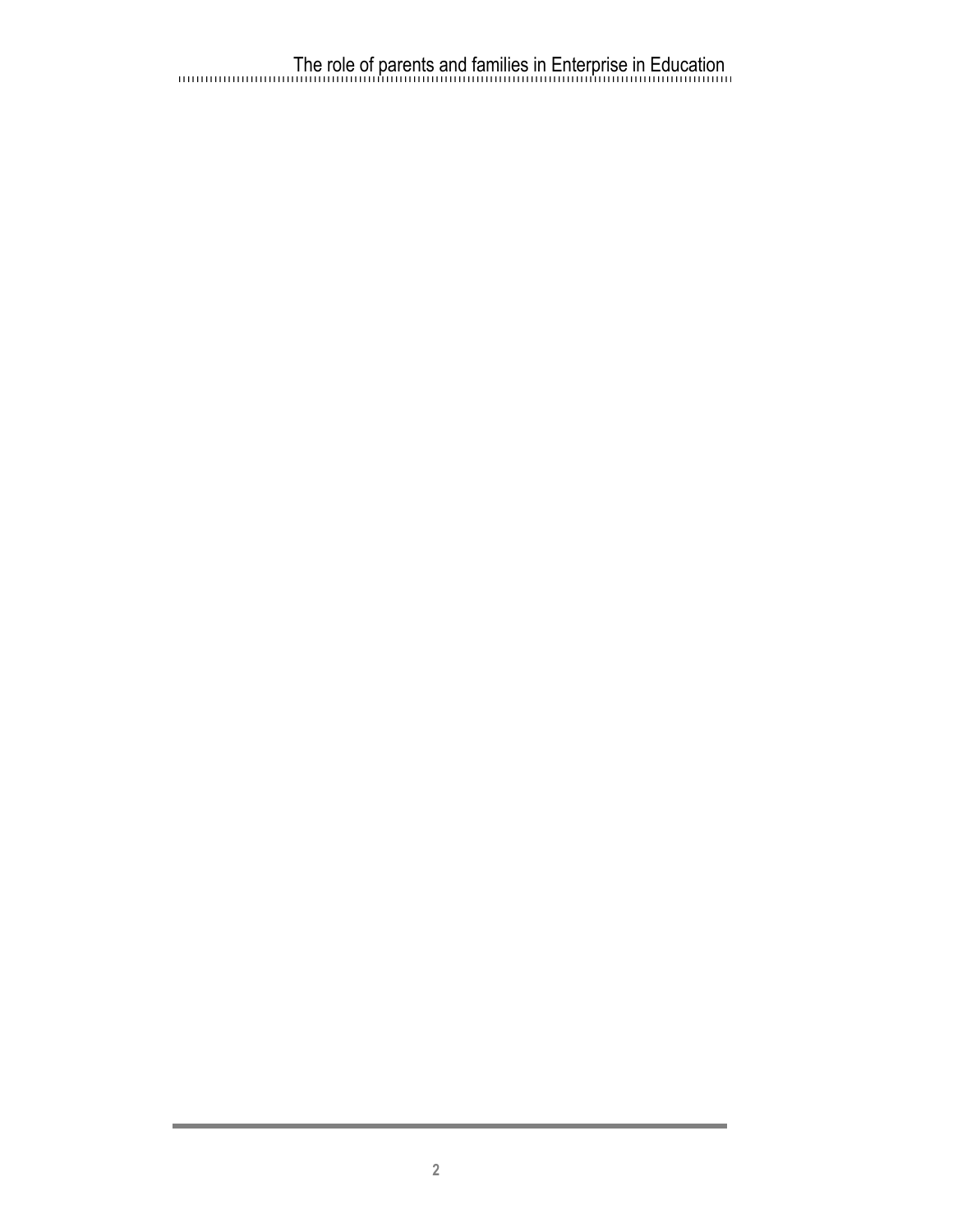### Acknowledgement

The authors and the Centre for Studies in Enterprise, Career Development and Work acknowledge with thanks the contribution of young people and their parents and families over the years to a number of research and development programmes. Their words as quoted in this discussion paper have illuminated many of the issues for us: details have been changed to ensure that no individual can be identified.

Extensive use has been made of the text from one recent Scottish study and the authors wish to acknowledge the particular contribution of the coresearchers Cathy Howieson of Edinburgh University and Mary Paris. However, the responsibility for the content of this paper lies solely with the authors and the Centre.

The Centre for Studies in Enterprise, Career Development and Work was created in 2003 to encourage evidence-based policy and practice in enterprise in education, career development and work-related learning. This discussion paper is the second in a series seeking to inform and stimulate debate on relevant topics. It may be copied for use for educational purposes provided the source is acknowledged.

#### *The next discussion paper in the series is:*

The Enterprising School (February 2004)

#### *Previous publications in the series:*

Quality Awards for Enterprise in Education: Their role in Scottish schools (June 2003)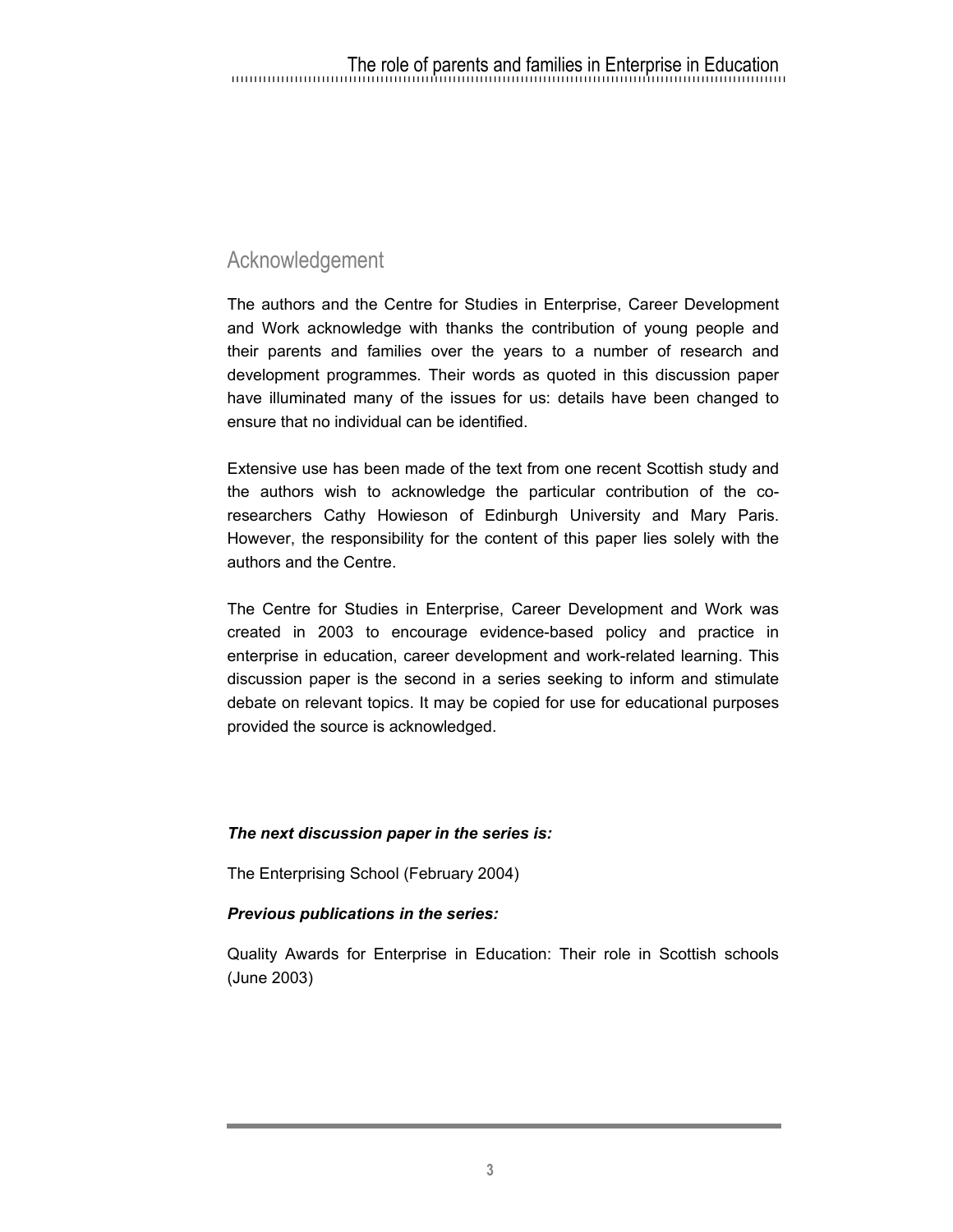## The role of parents and families in Enterprise in Education<br>manufacture in the contractor of the contractor of the contractor of the contractor of the contractor of the contractor of the contractor of the contractor of the

## **C**ontents

| Introduction                                                      | 1              |
|-------------------------------------------------------------------|----------------|
| The evidence                                                      | 1              |
| The policy context                                                | 1              |
| Definitions                                                       | $\overline{2}$ |
| The nature and extent of the influence of parents and             |                |
| families on enterprise in education                               | 5              |
| Aspiration and choices                                            | 6              |
| <b>Educational achievement</b>                                    | 6              |
| Finding jobs or courses for their children                        | 6              |
| Young men                                                         | $\overline{7}$ |
| Perceptions and parameters                                        | $\overline{7}$ |
| International and cultural comparisons                            | $\overline{7}$ |
| Family systems perspectives                                       | $\overline{7}$ |
| Illustrations of parent and family interventions                  | 9              |
| Ways in which parents and families influence young people         | 9              |
| Planned, explicit interventions                                   | 9              |
| Implicit assumptions                                              | 14             |
| Unplanned influence                                               | 15             |
| The current level and nature of the involvement of parents        |                |
| and families in Enterprise in Education                           | 18             |
| Enterprise education                                              | 18             |
| Career education                                                  | 19             |
| Education for Work (or Understanding Work)                        | 20             |
| Strengths and weaknesses of parents and families with             |                |
| respect to enterprise in education                                | 21             |
| Emotional, social, educational and financial 'capital' of parents |                |
| and families                                                      | 21             |
| Understanding and using the formal support network                | 21             |
| Reactions against parental views                                  | 21             |
| Protecting children from perceived exploitation                   | 22             |
| Young people without parental support                             | 22             |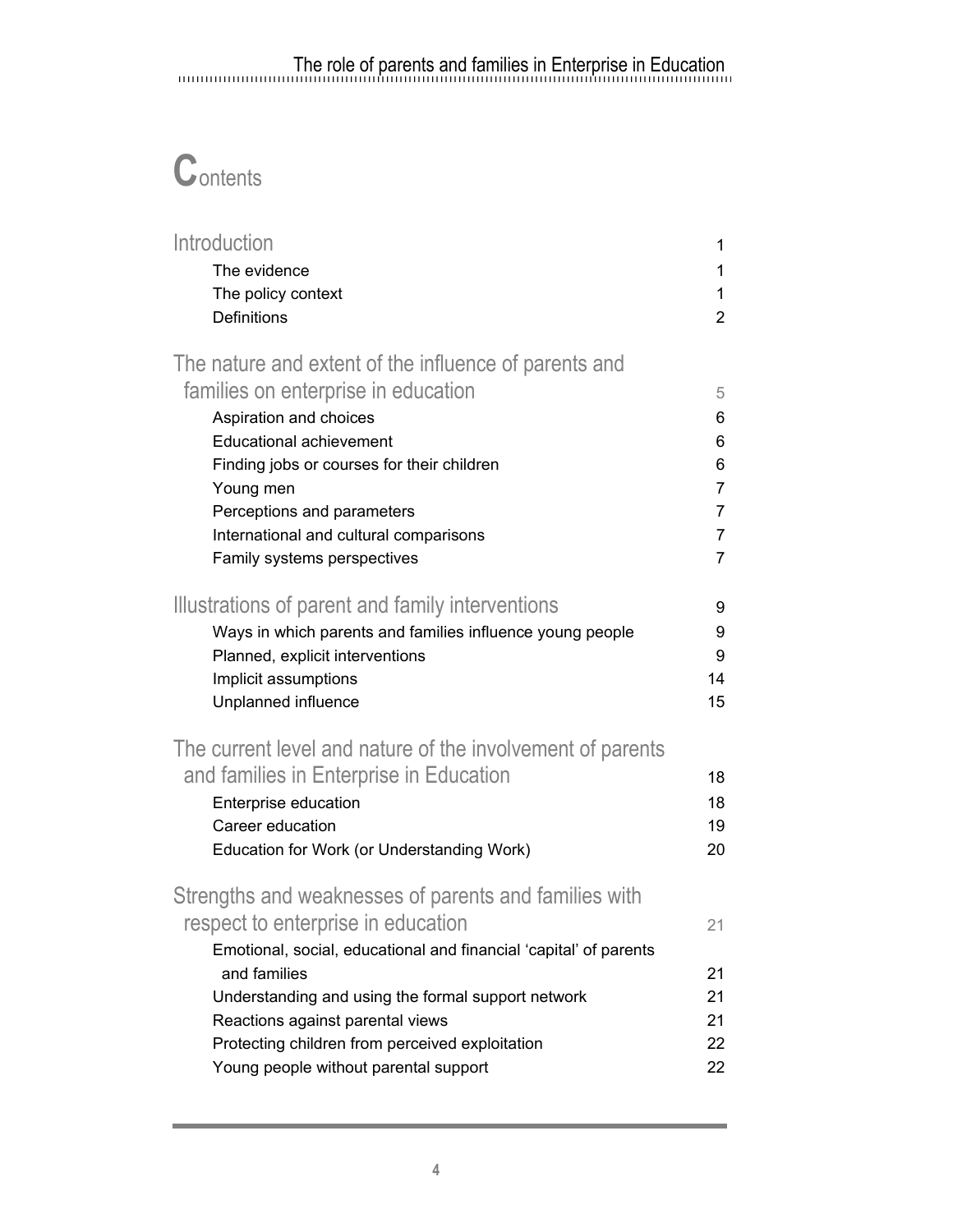## The role of parents and families in Enterprise in Education<br>manufacture in the contract of the contract of the contract of the contract of the contract of the contract of

| Principles and strategies for involving parents and                                           |    |
|-----------------------------------------------------------------------------------------------|----|
| families in Enterprise in Education<br>Parents need to understand their own role and value in | 24 |
| the process                                                                                   | 24 |
| Awareness of support from school and Careers Scotland                                         | 25 |
| Unbiased sources                                                                              | 25 |
| Home-based learning for parents and families                                                  | 26 |
| Parents as learners and users of careers guidance                                             | 27 |
| Conclusions and questions                                                                     | 28 |
| Key references                                                                                |    |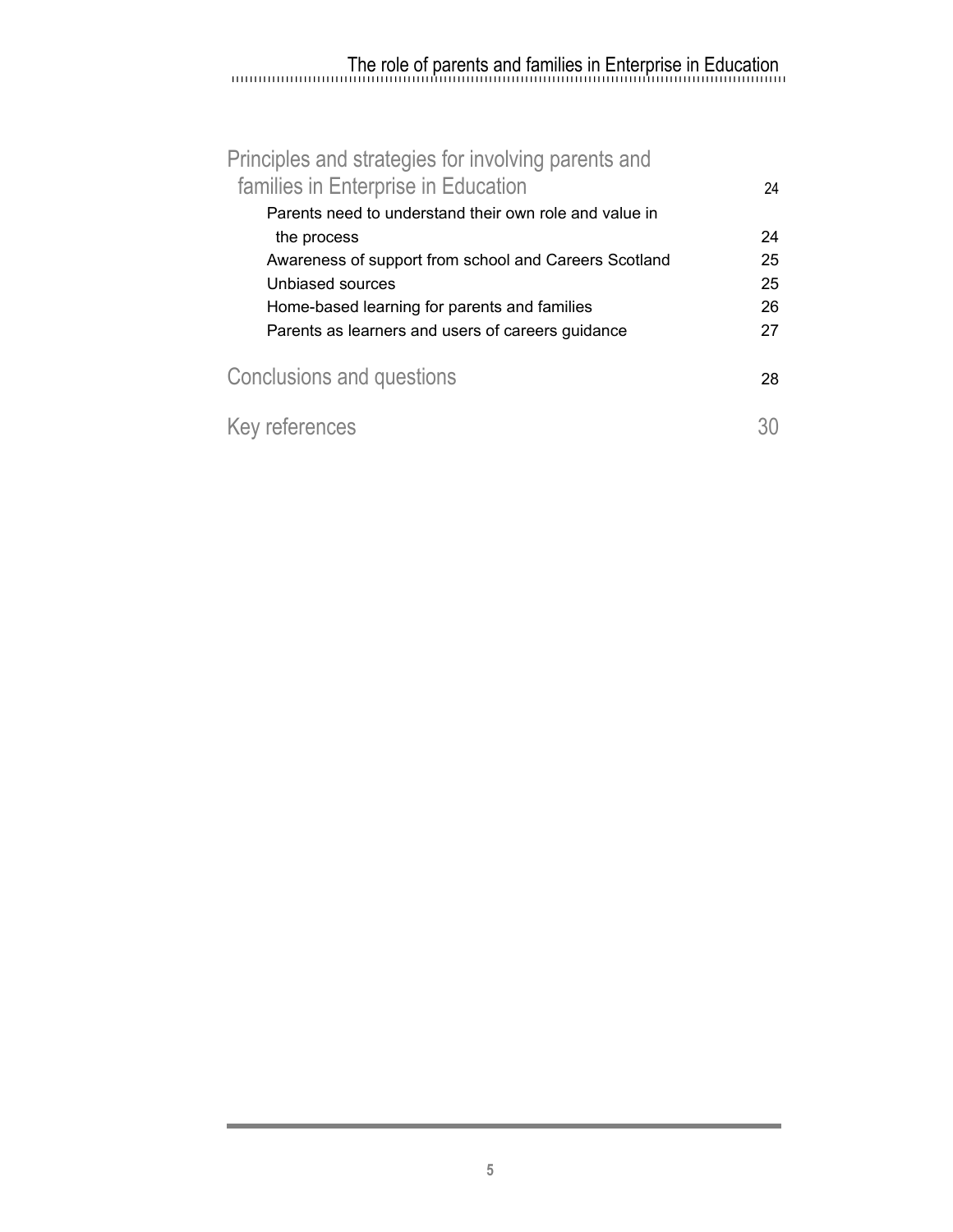*'The only two things we can give our children are roots and wings'*  Parents' section of Skills for Adolescence

## **I**ntroduction

### The evidence

This paper considers the role of parents and families in Enterprise in Education and how their influence may be appropriately harnessed in the interests of young people. In order to plan effective work with parents and families it is necessary to understand the nature and extent of their influence. Therefore this paper includes a short summary of the research evidence on this, drawn from a number of Scottish studies and from a literature review of some of the evidence from the rest of the UK and internationally.

It is clear that most of the current research and development on the role of parents and families in *Enterprise in Education* is focused on secondary age children and relates to career development or to education for work. With little covering enterprise education. This discussion paper begins to address this gap through applying the key principles from career development research to parents' involvement in *Enterprise in Education* as a whole.

### The policy context

The obvious context into which this paper should be put is that of *Determined to Succeed.* The Scottish Executive's response (Scottish Executive, 2003) notes Recommendation Three and its response:

All local authorities must design and implement a communications strategy for raising the awareness and commitment of parents and carers to Enterprise in Education.

*We agree. Parents and carers have a critical role to play in the education and development of their children. They need to understand the aim of, and be enthused by, Enterprise in Education. We hope parents and carers will contribute to the delivery of Enterprise in Education in schools: this could be through direct, hands-on, help; or by supporting their children at*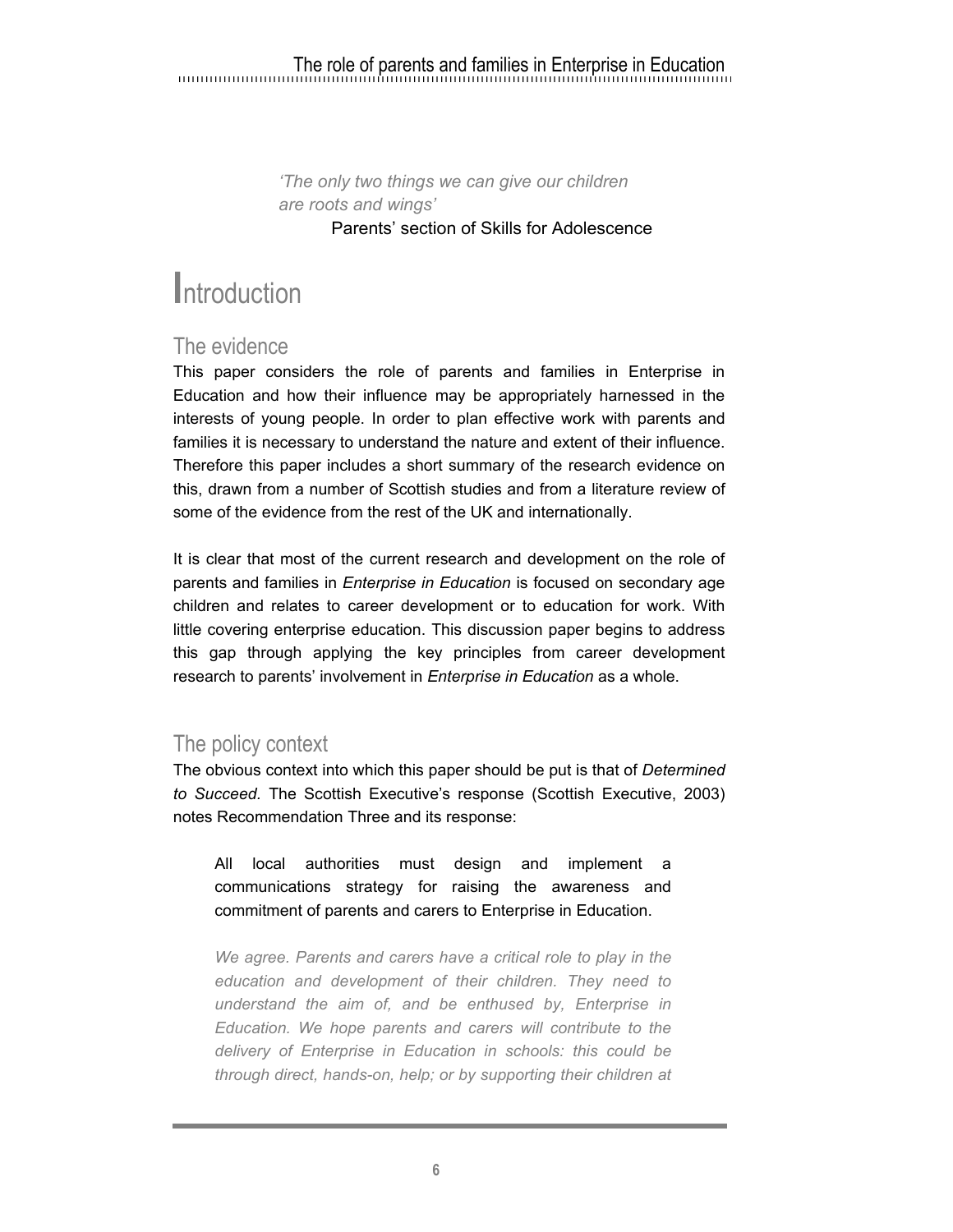## The role of parents and families in Enterprise in Education<br>municipality in the magnetic contract of the magnetic community

*home. A communications strategy will be one element in delivering parent and carer commitment: we will ask local authorities to address this important issue in their Enterprise in Education Plans.* 

> Determined to Succeed, Enterprise in Education, Scottish Executive Response. 2003 (p10)

However, the evidence from the literature makes it clear that, while policy statements across a range of fields commonly recognise the important role of parents and carers, it has proved more challenging to harness their influence in practice. Individual projects have developed strategies that have, on the whole, not gone mainstream. We consider this further in the Issues section of this paper.

#### **Definitions**

It is important to clarify the terms being used.

#### **Parents**

When we use the term *'parents'* we also mean *'carers'*, *'guardians'* and any adult who fulfills a parental role for the child. This, therefore, includes stepparents; and *'families'* encompasses step-families. At some points we also use the broad term *'informal support network'* by which is meant those individuals around children who are influential in how they see their world and their future, but do not have a formal or specialist role in supporting them in *Enterprise in Education* learning. The informal network of support can be very broad, encompassing the extended family (including the 'step' variety). It can include aunts, uncles, cousins, grandparents and godparents in addition to immediate family members such as older and younger siblings and, of course, parents. Also potentially influential is the friendship group, and in particular the 'best pal' or close friends. Those loosely attached to the family, such as family friends or neighbours, or colleagues of family members are also part of the informal network. The *'formal support network'* includes teachers in early years and primary education and teachers with a recognised guidance, PSE or *Enterprise in Education* role in secondary; it also includes Careers Scotland staff and staff with a guidance role in FE and HE.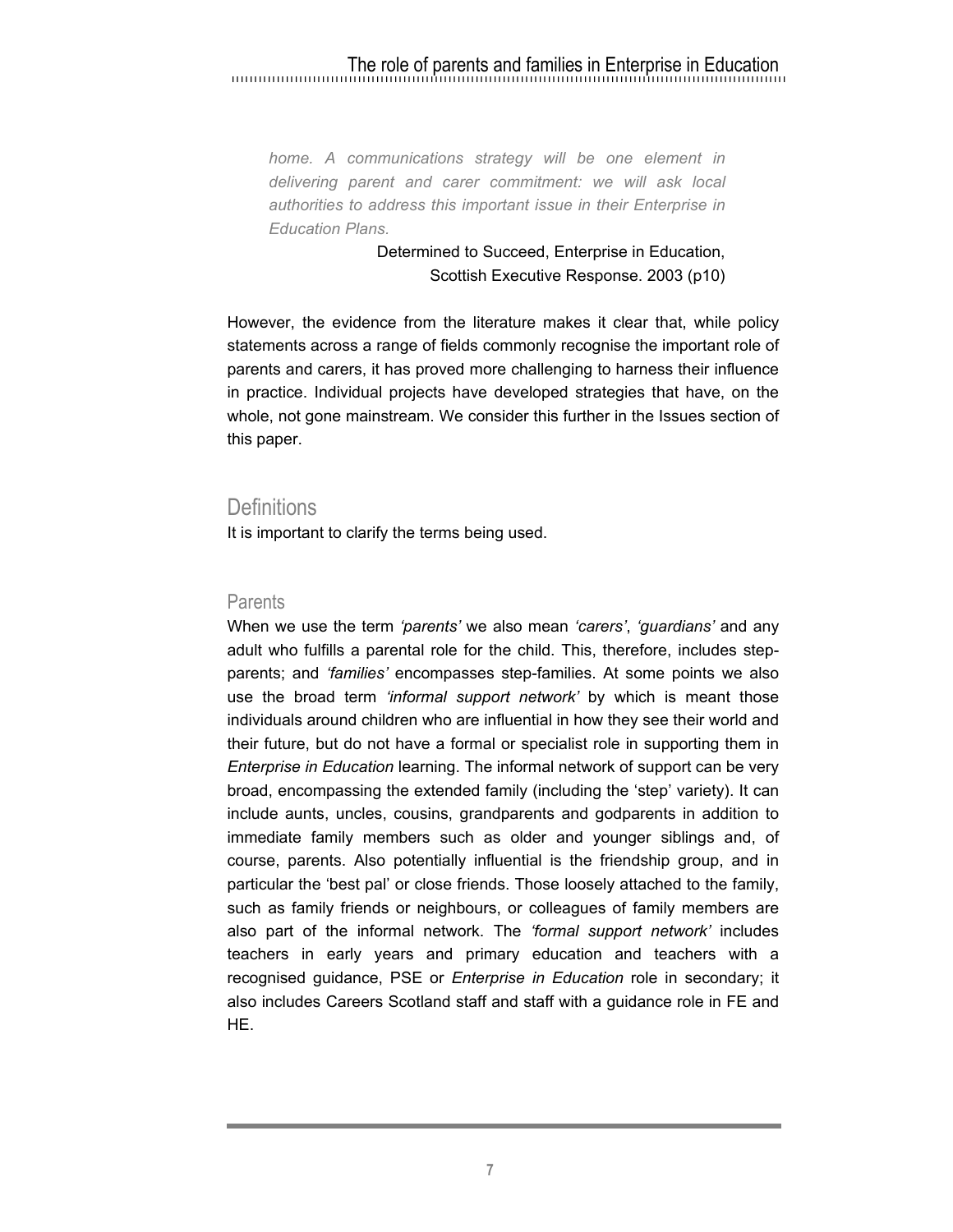### Enterprise in Education

It would seem obvious to look for definitions of this term in Determined to Succeed, but we would suggest that further fleshing out of the descriptions is necessary if we are to consider the role of parents and families in sufficient detail. We would describe the three elements of *Enterprise in Education* as follows:



*Enterprise education* is most commonly, and perhaps traditionally, thought of as projects or simulations where there are certain key features:

- $\bullet$ The activity is a real one, ie. something actually happens. Pupils are involved in planning the project from start to final outcome.
- Real customers are involved, whether paying or not.
- $\bullet$  Pupils take responsibility for what happens the decisions are theirs and the consequences therefore become very real
- Every pupil involved in the activity has a clear role to play. In such projects, young people are given the opportunity to take charge, show initiative, be creative, make decisions and persevere.

Such activities generally involve setting up and running a company (profit or non-profit making). Often it has a strong entrepreneurial strand and develops into a business. However, enterprise education should be more broadly defined to include any activity or approach which encourages and develops a 'can do' attitude, while giving young people more control over their own learning and the environment in which this takes place.

*Career education* also has a broad definition. It covers that learning which develops career management skills and encourages career development. This might include accessing and weighing up career information and guidance; gaining job or course search skills;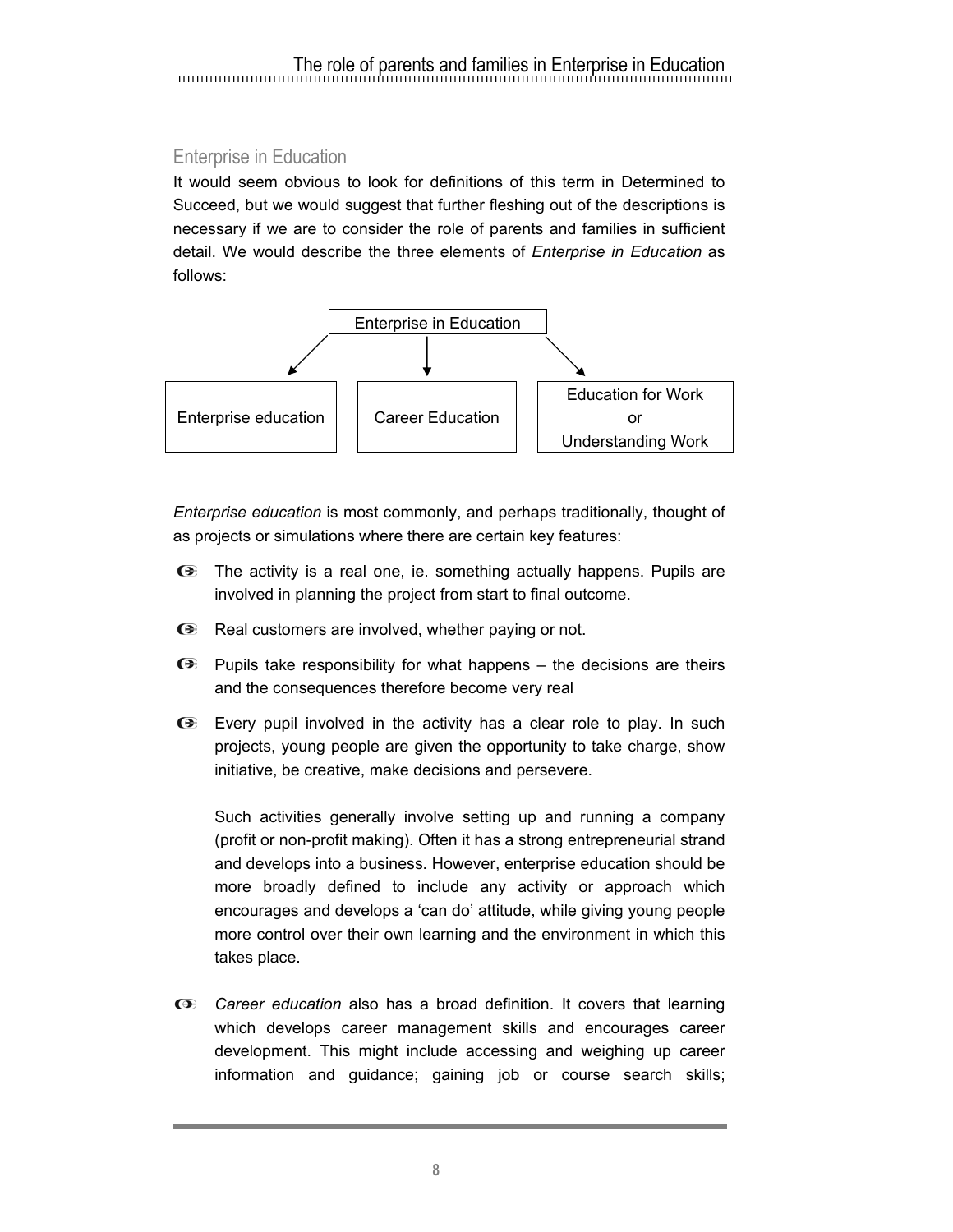developing and reviewing personal plans for education, training and work in the light of values and aspirations; recognising the influences on individual choice; gaining knowledge and understanding about pathways and opportunities in post-school education, training and work, including the changing local and national labour markets.

*Education for Work* (or Understanding Work) raises awareness of the world of work and helps young people to prepare to make an effective transition to the workplace. This includes an understanding of work roles and responsibilities; examination of various working environments; awareness of business; gaining the employability skills required; seeing the links between school and the workplace; understanding the continuing links between post-school and lifelong learning and work.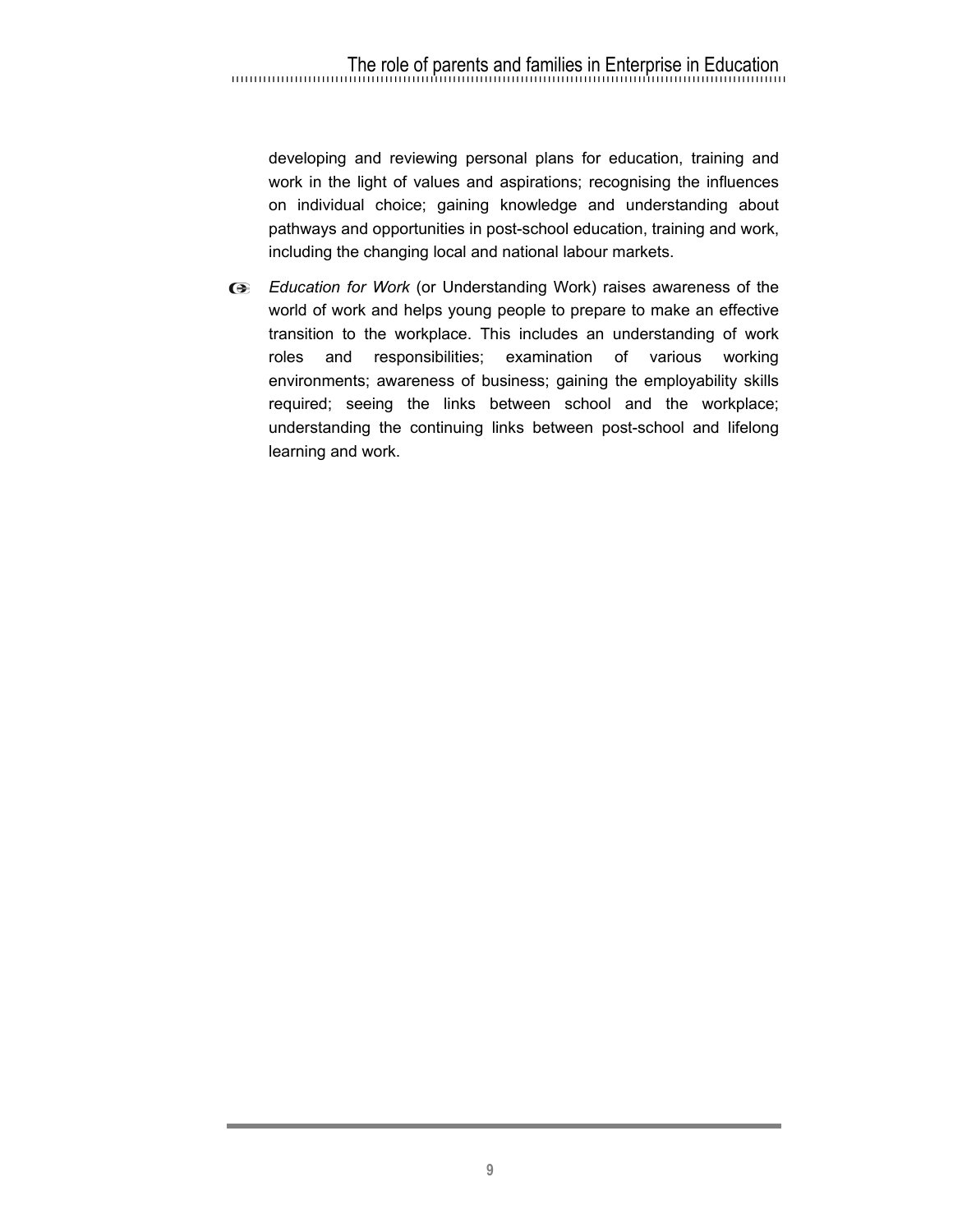## **T**he nature and extent of the influence of parents and families on enterprise in education

Based on research on career development, it is clear that the impact that parents and families have on young people is immense. Briefly, they influence aspirations and motivation; affect knowledge of educational and occupational opportunities; influence values and priorities about post-school choices (including education, training, work and self-employment); and provide the practical, moral and financial support that allows their children to implement action plans. This puts the influence of parents and families at the heart of the Enterprise in Education agenda. Young people are not blank sheets on which to write the hoped-for learning outcomes of Enterprise in Education: they bring the accumulated life and work experiences of their parents and families to their consideration of enterprise, work and career development.

*'The family context of attitudes and values, though, has huge unconscious persistence in the decision-making of 14-18 year olds, and we must regard the choices that are made during this time as being, for most young people, a synthesis of inherited values and emerging individual values. The choices of young people are never free of the influence of their family…'* 

Foskett and Helmsley-Brown, 2001 (p204)

Parents and families (and the informal network in general) might be described as providing the 'background music' against which young people hear what the formal network is trying to say to them through Enterprise in Education inputs and personal advice and guidance.

We now provide some illustrations of the evidence-base for working with parents and families.<sup>1</sup>

-

<sup>1</sup> Only selected key references are given, but a fuller reading list is available on request from the authors.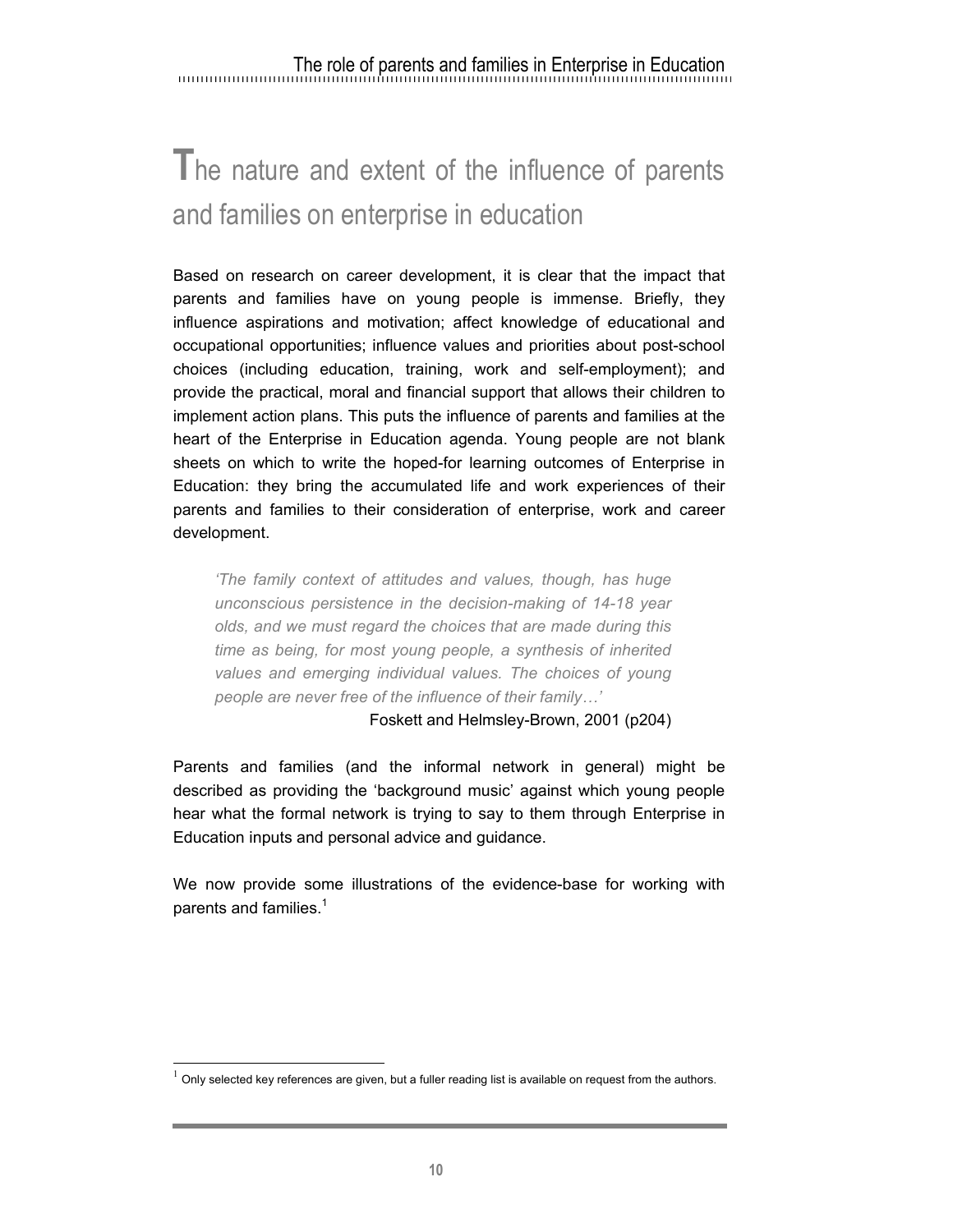## Aspiration and choices

Ongoing work at the University of Strathclyde which is researching the Economic and Educational benefits of Enterprise Education (5-14) has produced evidence that the importance of family members is quite striking, although probably more in terms of attitudes and values than in career aspirations. With older children, it is clear that parents are influential in decisions about post-school choices (Howieson et al., 1993; Middleton & Loughead,1993; Penick & Jepsen, 1992), about remaining at school and entry to further and higher education, about changes in direction post-16, about values in working and educational life (DeRidder, 1990) and about aspiration levels. Parental motivation is significantly related to aspiration levels of students, irrespective of the child's IQ or family social class. This last may give some part of the explanation why some young people are able to succeed despite major disadvantages (and vice versa). It has also been suggested that parents and families impact on the extent to which young people see themselves as likely to be powerful in the workplace, with possible links to the possession of a 'can do' approach.

## Educational achievement

Parents and families impact on educational achievement through the educational resources of the family, the environment of the family, family cultures and the general support and encouragement for the individual's education in the family setting.

## Finding jobs or courses for their children

Parents can be either an effective or an ineffective link to local jobs and other opportunities including educational provision. The Scottish School Leavers Survey (Lynn et al, 2000) found that almost half of young people (46% - 40% females and 50% males) found work through a family member or friend in contrast with around a fifth (20% - 18% females and 22% males) through public employment agencies such as the Careers Office (15% - 11% females and 18 % males) and the Job Centre (9% - 13% females and 6% males). The different impacts of these formal and informal networks were almost exactly reversed for entry into jobs that were part of government training programmes. The 'job-finding' effect of the informal network was still very powerful well beyond the school leaving period. The same study found that around a third of 22-23 year olds had found their current job or training scheme through family members or friends.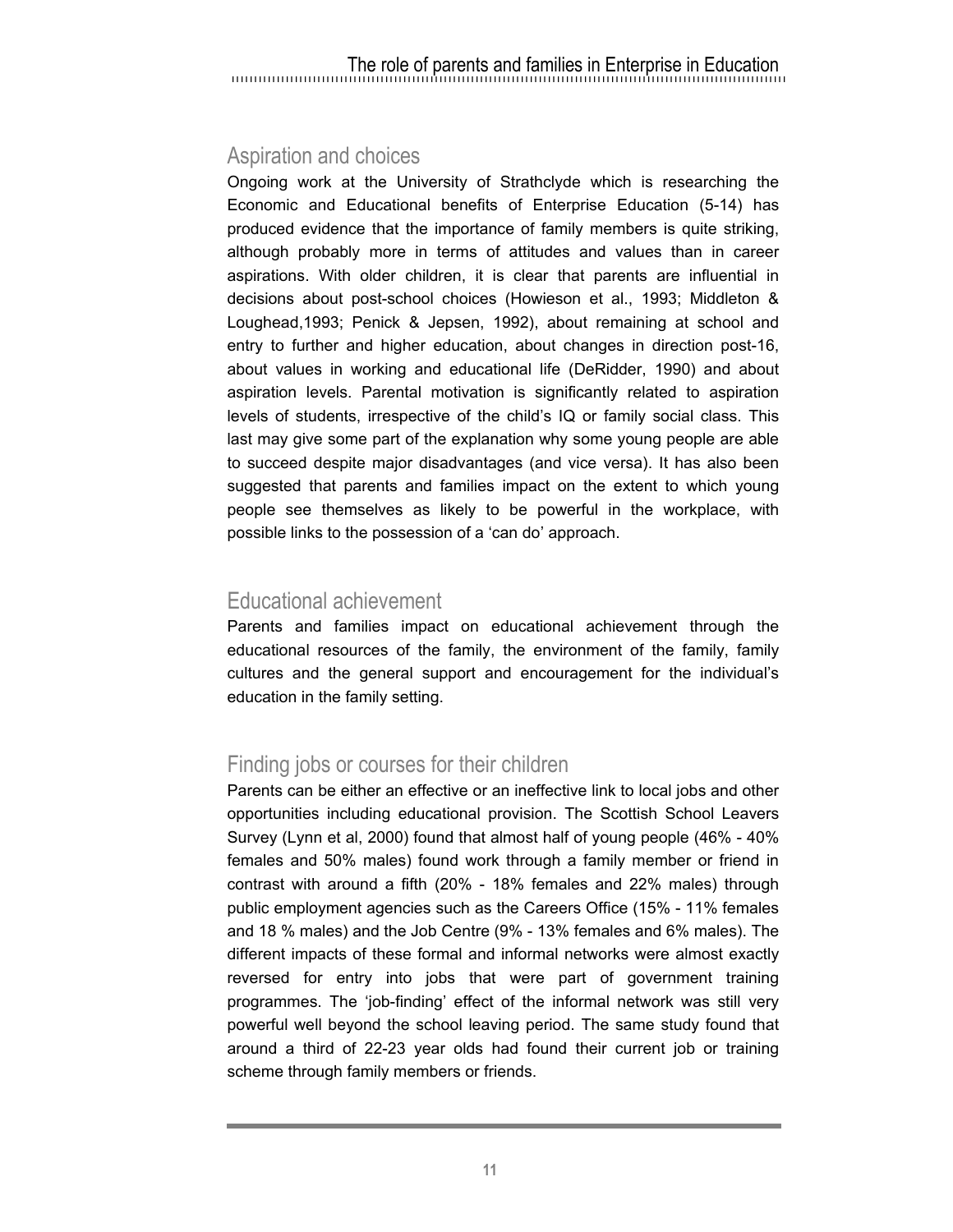## Young men

As part of the focus on social inclusion the needs of lower attaining young men seeking to enter the labour market have been identified. Recent research with young men suggests that social networks still play a critical role in assisting young men finding work: young men with family support (Meadows, 2001) and those living with family members (Stafford et al, 1999) were more successful in the labour market. This latter study identified strong positive influences from living with family members on young men's chances of securing employment. It also described the nature of the support provided in the family setting, describing it as primarily financial, motivational and informational.

## Perceptions and parameters

Parents can express anxieties to their children about the value of training (Semple, 1994) and about fair treatment by employers and trainers (Hodkinson et al, 1996; Semple et al, 1998). In all this they *'provide a general framework of aspirations and hopes for their children'*; *'a space within which choices are made and validated'* (Ball et al, 1998; Macrae, 1997); a *'framed field of reference'* (Foskett and Hesketh, 1996). From this comes the influence on values, for example, the level of priority to be put on factors such as security of employment, investment in training, being entrepreneurial, the value of lifelong learning, life-work balance etc.

### International and cultural comparisons

Families and communities vary in their influence and support functions in different societies and cultures (Penick and Jepsen, 1992; Clayton et al, 1993; Cordon and Antonio, 1997; Malmberg and Trempala, 1997). However, some dimensions of parental influence remain constant, for example in a review of 12 European countries Ianelli (2002) found that, despite significant country variations, parental education affected young people's educational and early occupational attainment in all the countries studied.

### Family systems perspectives

A more recent development has been to consider the dynamics of the family. Young people whose parents adopted an egalitarian style of parenting showed increased career development compared with those whose parents adopted an authoritarian or laisse-faire style. One of the key elements seems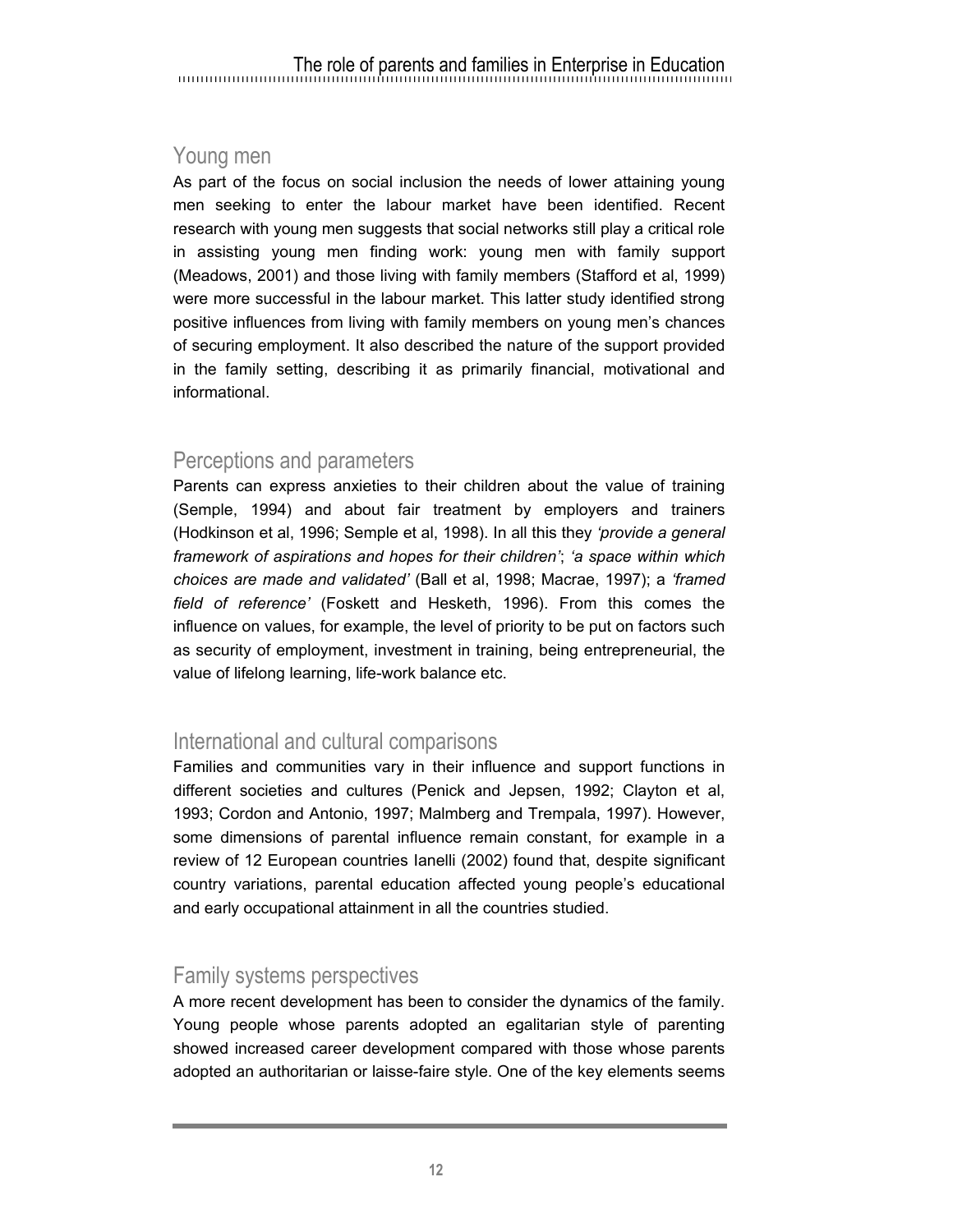## The role of parents and families in Enterprise in Education<br>manufacture in the contractor of the contractor of the contractor of the contractor of the contractor of the contractor of the contractor of the contractor of the

to be the nature and extent of parent-teenager conversations, and interventions that encourage career conversations between the two have been shown to be effective in improving career development in young people and parent-teenager relationships (Osguthorpe, 1978; Palmer and Cochrane, 1988; Semple, 1992; Semple 1993; Morrow, 1995). Family functioning dimensions, as evaluated by 16 year olds and their parents, were more frequent and stronger predictors of career development than gender, socioeconomic status and educational achievements.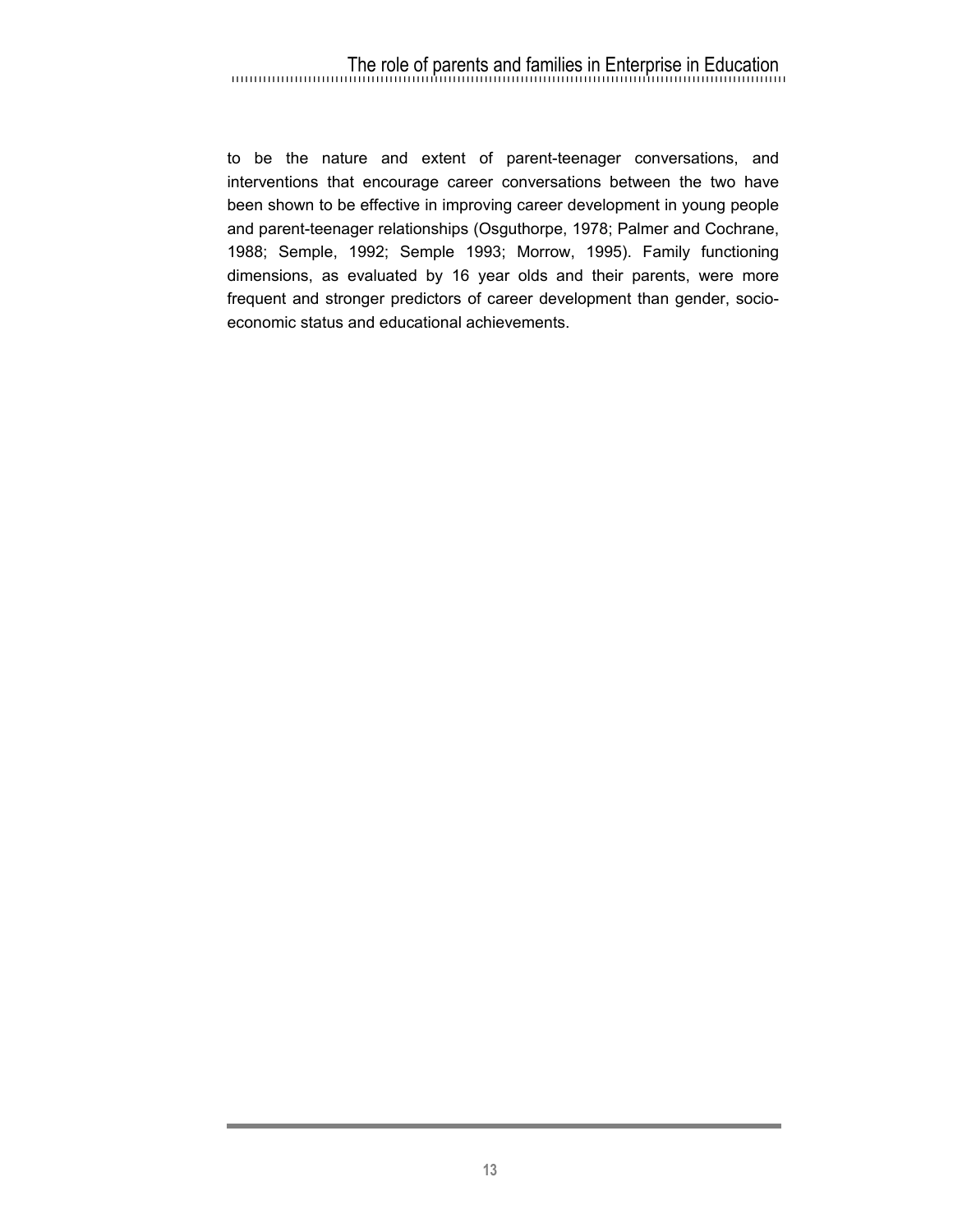## **I**llustrations of parent and family interventions

In this section we use the words of parents and their children to show the dimensions of parent and family influence in practice. We draw mainly from a 3 year ethnographic study (Howieson et al, 2001; Howieson et al, 2002) of a group of young people as they prepared to leave school and made their first (and sometimes subsequent) transitions. However, we also draw on examples from our experience over the years in working with schools, young people and their families.

### Ways in which parents and families influenced young people

It was clear that the involvement of parents and families could be put into three categories. The first category was that of *planned, explicit interventions* where those concerned actually intended to provide help and advice in career development. Most planned, explicit interventions were driven by parents. The second category of impact was that of *implicit assumptions* (usually from the family) whereby values, expectations and assumptions were shared without being clearly articulated. The third category of impact was that of *unplanned influence* where young people came into unplanned contact with other experiences or situations which nevertheless had an impact on career thinking. Here are some examples under each heading.

### Planned, explicit interventions

Most parents had a role in *encouraging and motivating* young people, for example by insisting that their children worked hard at school or stayed on at school because qualifications were important, or studied in their HE course:

*'I think there's a big thing to get out and earn, especially if a friend's left and doing that and what they don't realise is there's not the opportunities there to earn. You know, it's meaningless jobs, I think, at that age* (ie. 16*). You really need the qualifications, that's what we kept saying to her all the time.'* 

Parent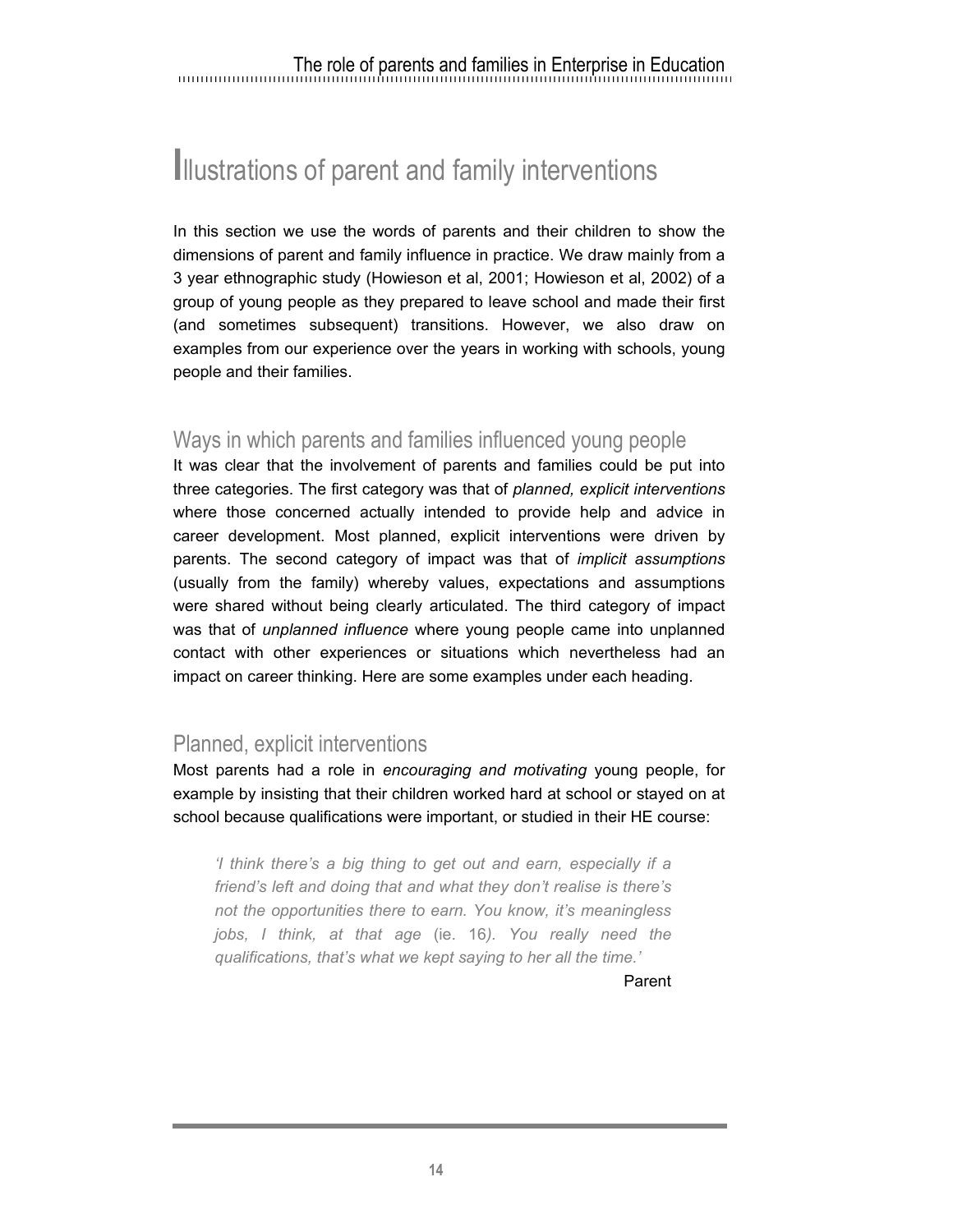## The role of parents and families in Enterprise in Education<br>municipality in the magnetic contract of the magnetic community

 *'We were anxious that he was slow at first in his (professional paramedical) course, he just got passes at first and we had to encourage and push him – we were nag, nag, nagging at him, but then he got a B1, so that was fine.'* Parent

Sometimes parents' efforts at motivation were directed at encouraging the young person to develop work discipline, get experience of earning a living and take responsibility for contributing to the family income:

*'I say to her repeatedly, if she's, 'Oh, no, I don't want to go to school today!' 'Well, away and scrub the floor, then, cos that's the job you're going to get when you leave!' She says, 'No, I'm going on holiday, I'll be on holiday for eight weeks'* (during the school summer holidays) *and I've thought, 'I'm sure you're no, you'll be going to look for a job!'* Parent

Parents were particularly important in *making young people proactive in seeking jobs* (part-time or full-time) and courses:

'*Jobs'll no come to you, you'll have to go and get them. Away down to the supermarket and see if they're looking for someone'* Parent

*Raising aspirations* was another important role for parents. A very common approach was to say 'don't do what I did'. A number of parents regretted that they had not taken the advantage of certain opportunities when they had been of a similar age and wanted their child to do better:

*'He's to go out and do what he has to, 'cos I didn't take the opportunities and you want more for your family than what you've had.'* Parent

Another example is the mother who had clear views about what she wanted for her daughter and was therefore encouraging her as much as possible:

*'I don't want her to be dependent on any man!'* Parent

The following quotes from a young person and her mother show that the mother's views had been forcibly expressed and clearly understood by the young person: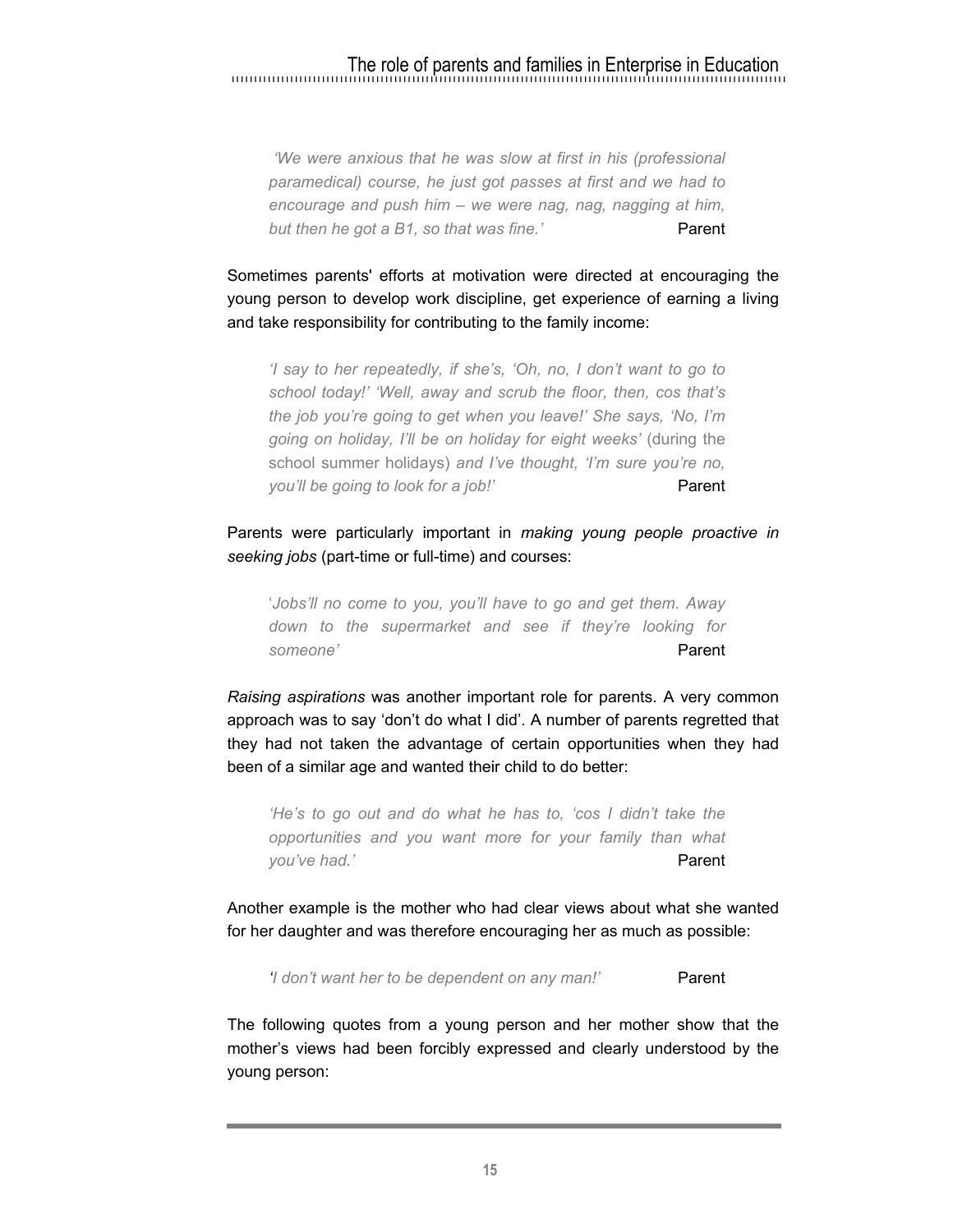## The role of parents and families in Enterprise in Education<br>municipality in the magnetic contractor of the magnetic contractor of the magnetic contractor of the magnetic

*'She says she'll back me up, told me to finish my qualifications and then get more qualifications…. She works in a factory and says " You work in a factory and I'll never speak to you again!"'* 

Young person

*'I feel as though I'm the bad example, I'm the example of what not to do, I don't think there's anything wrong with working in a*  factory but I would rather she didn't.' Parent

Most parents tried to raise aspiration, but a small number of other parents had different concerns. One mother was concerned about too much pressure on young people:

*'A lot of them set their sights very high and then if they don't get the grades, they're very disappointed…. Sometimes I think you're better not to set your sights too high because a lot of them, they get into depressions. They should be happy, you know, you hear a young' un's maybe taken their own lives, I wouldn't like to think I'm pushing my family… you can't give any more than what you've got to give.'* Parent

Parents gave practical assistance, for example in counteracting peer group influences. Parents who wished their children to stay on beyond S4 were aware that there could be a motivation to leave school early for a wage, and they were often joined by grandparents, aunts and uncles in providing increased pocket money over this period;

*'I think there's a big thing to get out and earn, specially if a friend's left and doing that, one of the things we had to do was to make sure she had enough money so that if her friends (*i.e. that had left school and were working*) wanted to go on holiday or something like that, she would be able to do that too. Otherwise money gets to be too big an influence. That's what happened to me.'* Parent

Members of the informal network of career support explicitly intervened to give a range of practical help with respect to *opportunity search*. This included: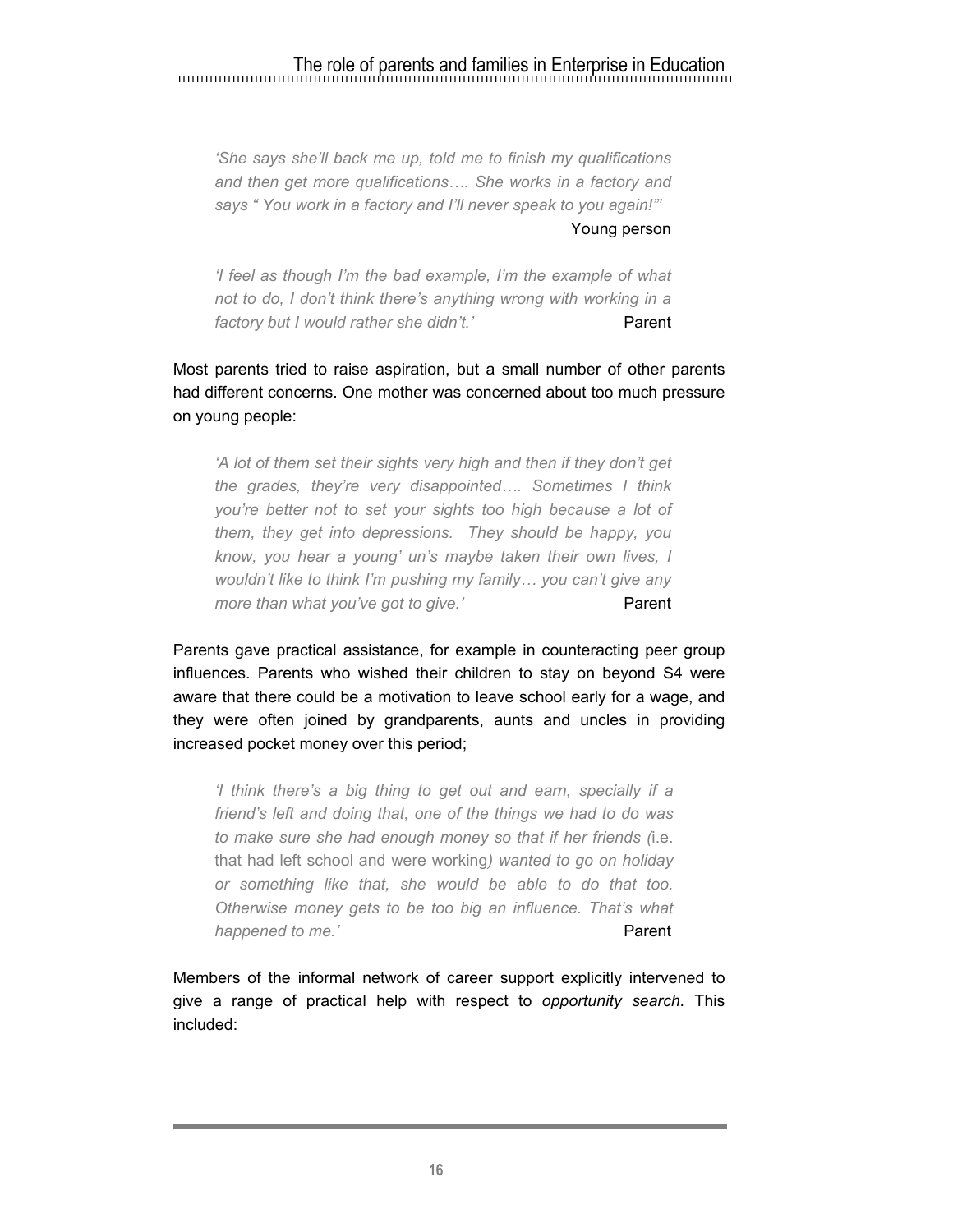- Parents and other family members completed, or helped to complete,  $\bullet$ application forms for jobs, Skillseekers training places and college courses
- Parents and other family members phoned or called in to get prospectuses and application details, to get information packs on education and training opportunities and to negotiate application timescales
- Parents, family members, neighbours and family friends fixed up parttime jobs or work experience for young people

In some cases, parents 'checked out' the possible opportunity for their children, and followed up the application through indirect means:

*'The job? It was advertised in the local paper. I noticed it for her and I says to her would she be interested? So we applied for an application form and since I had made enquiries from people that I know that worked in [*name of company*] and I knew it was very high demand that had applied for it. So I sort of said to her, 'Don't worry too much if you don't get started, it is your first interview' sort of thing. Seemingly from what I have heard she sailed right through it and she was the top of the list to get started to be*  asked. So I was quite chuffed for her.' Parent

Where families had *contacts in areas of work* that the young person was considering as a career choice, these were drawn in to advise on what specific occupations were like. For example, one young man's parents had acquaintances working in accountancy and in optometry. In fact, he dated his interest in optometry from when his mother first began to work as a dispensing optician:

*'The initial push towards optometry hadn't crossed my mind until*  **She started work there.' Young person** 

His interest in accountancy was stimulated by contact with a family friend (in whose firm he was subsequently able to do work experience, a company which did not normally offer this to school pupils). His parents facilitated the contacts for him: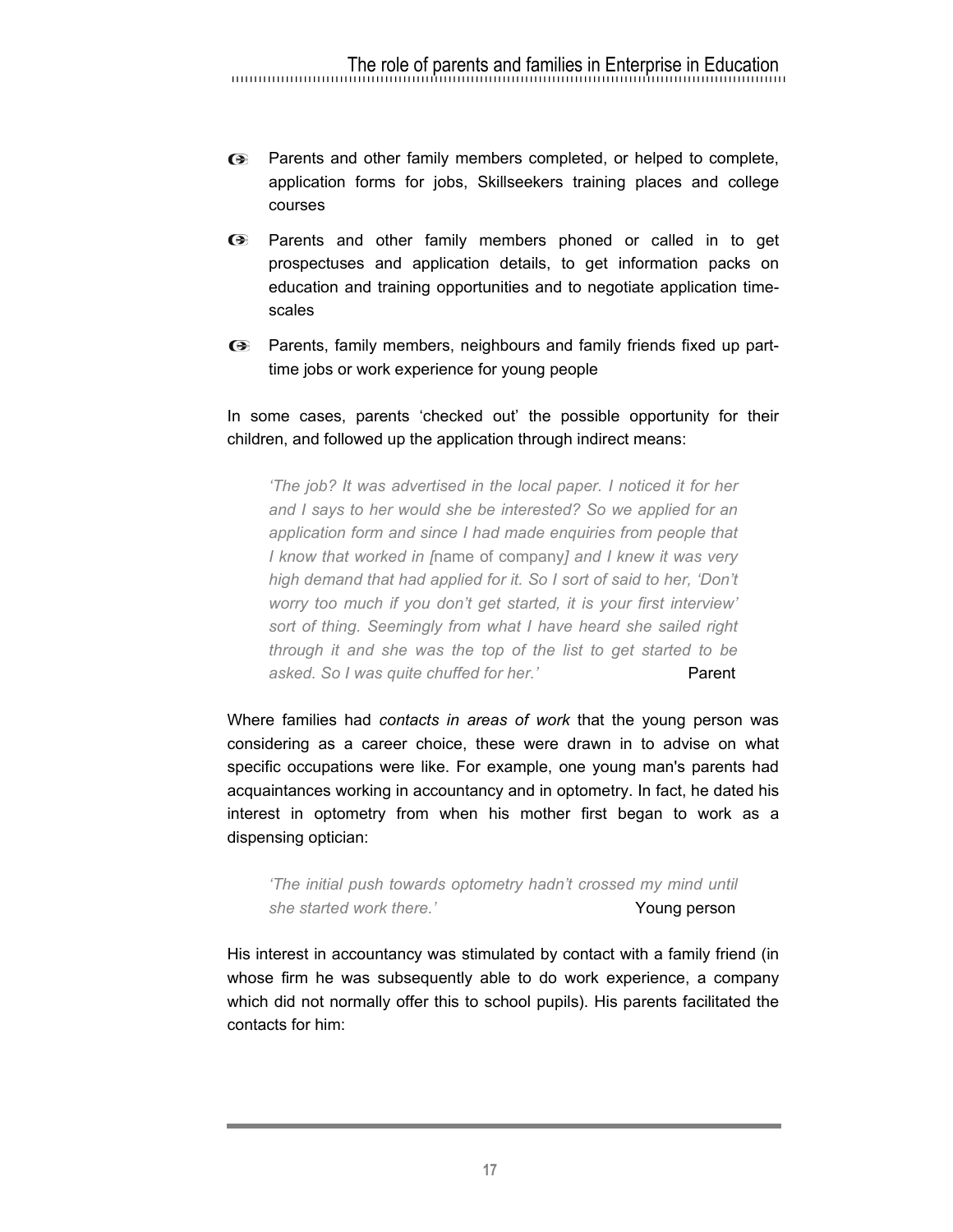## The role of parents and families in Enterprise in Education<br>municipality in the magnetic international continuum

*'My parents put me in touch, and I asked him about the job*  (accountancy*), what's it like and is it worth going down that*  (route) *because there's a lot of folk do it.'* Young person

He also spoke to two opticians at his Mum's work.

*'I was lucky cos I knew lots of people'* Young person

This raises a broader issue, which we will refer to later, about what happens to young people whose families do not have these contacts. A second issue is that of the limiting effect of the informal network. On the one hand, it is capable of providing detailed information on specific careers that are within its compass. On the other hand, as can be seen in the experience of the young man outlined above, although he thought he 'knew lots of people', in practice he made limited use of the contacts available to him and really only gave serious consideration to these two occupational areas. In most cases, the informal network cannot provide breadth of choice, and it may present a partial and personally-skewed view of the satisfactions and difficulties of different career areas. This is an example of where Enterprise in Education provision can have a key role, to work to counteract the limitations of parents and families.

Parents and family members *commented on career ideas* suggested by young people and by others:

*'My Mum told me she didn't think I'd like that type of work'* 

Young person

*'We tried to put her off catering, she hadn't really thought about the hours'* Parent

The mother of another young woman had discouraged the armed services.

*'I talked her out of it, I told her, You'll no last in that, you'll no want tae dae that.'* Parent

Parents and families regularly suggested possible career ideas, often based around a particular interest or strength in a school subject. Sometimes they suggested college courses, based on their own experiences or those of neighbours or friends; sometimes they looked through prospectuses together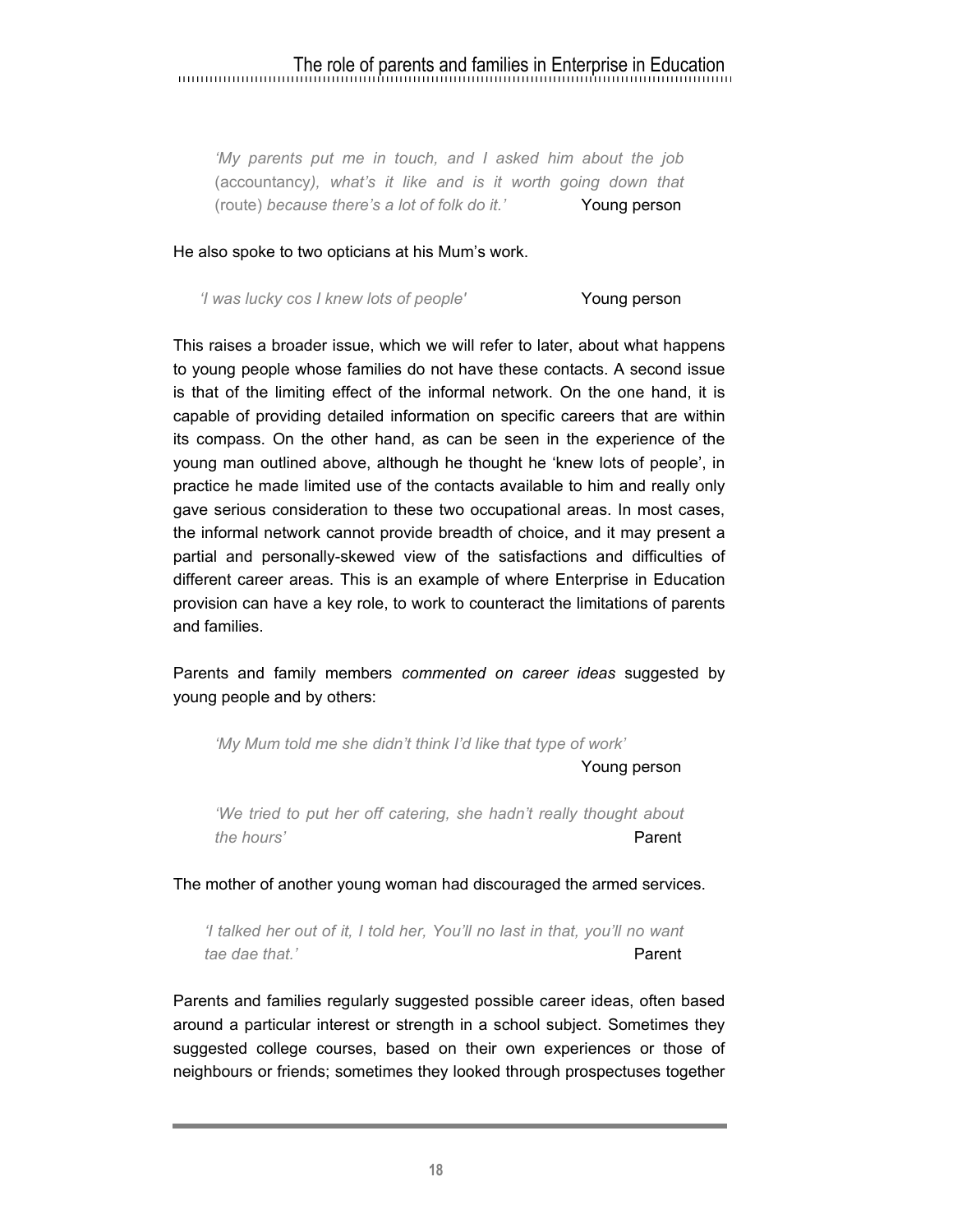and discussed possible options. Parents and families commonly tried to help by identifying and encouraging skills or aptitudes, and some of these were linked into family 'tendencies':

*'He's good at art, he's maybe got that from his grandpa, they're all a bit creative on that side of the family.'* Parent

*'Since she was wee she's been wantin to help in the kitchen, wantin to see how things got made an wantin tae tell us whit tae dae! Her Dad says tae me, that yin'll go far, she'll be running her own restaurant and keeping us in meals! But we've encouraged it as much as we could, no just for getting free meals!… but for her own sake.'* Parent

### Implicit assumptions

Implicit assumptions were, inevitably, more difficult to identify as they were by definition rarely expressed. Here are some examples.

There were instances where *perceptions of the opportunity structure* were shared, for example, where both parent and young person responded in a similar way to a challenge:

*So you've decided on FE college? Had you ever thought about the different ways of training, such as Skillseekers?* Researcher

'Oh no, I've never wanted to do that, never thought about it, it *wouldn't be for me.'* **Young person** 

#### A similar question to her mother received the response:

*'Well, we've never talked about it, she's never mentioned it, she probably knows that there's no way we'd let her go on one of these things.'* Parent

#### Another example was a young person with good academic potential

*'I don't know, I've just never thought of doing anything but go to university.'* Young person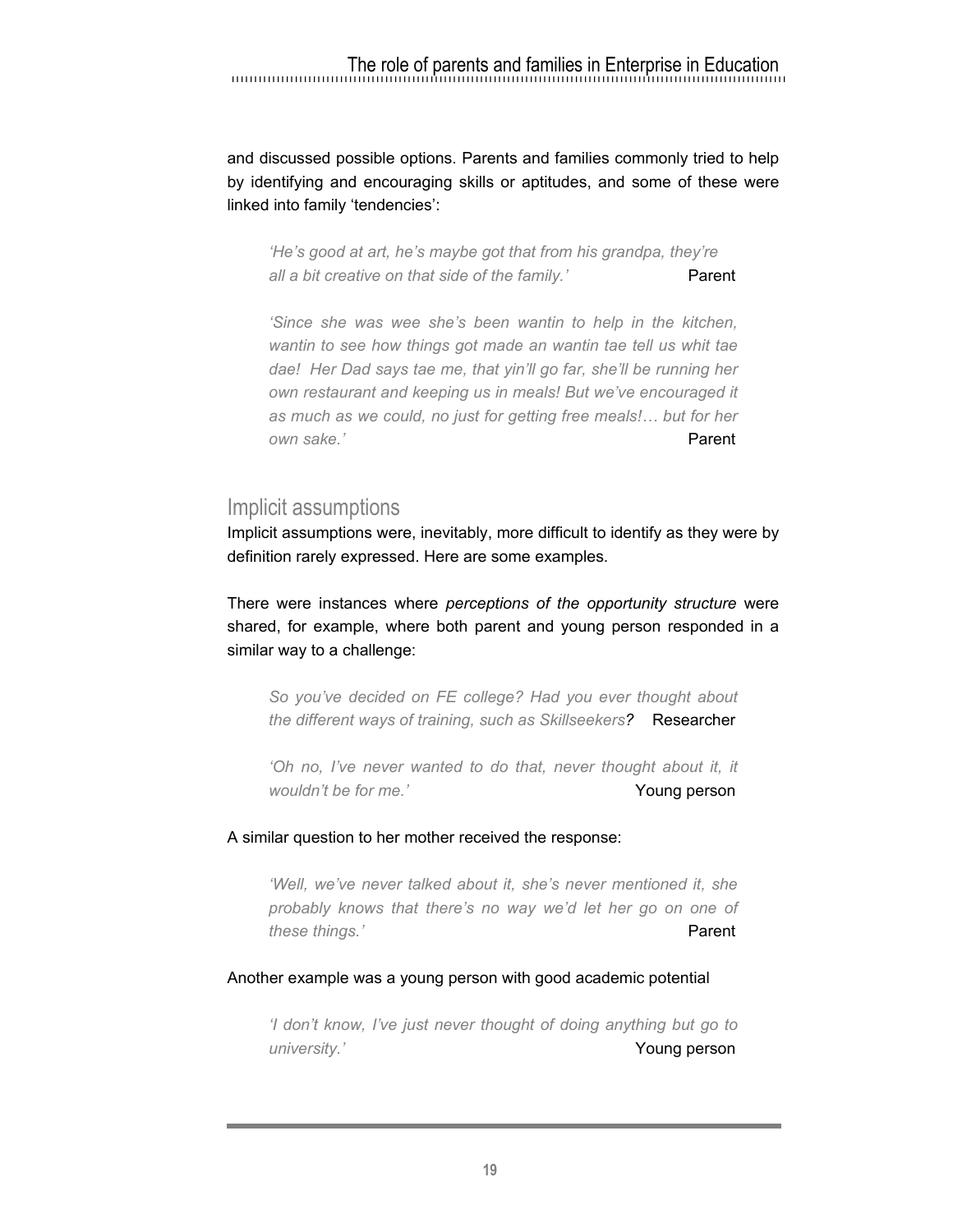## The role of parents and families in Enterprise in Education<br>municipality in the magnetic international continuum

*'Ever since she's been wee, the whole family has kind of expected she would go to university, and there's never been*  anything to make us think otherwise.' Parent

In both these situations, parents and families had already put parameters on choice, without discussion.

Another way in which assumptions were passed on implicitly was through *shared values about work*. Both young people and their parent(s) were asked to rate in order of importance a set of work values. Comparison of interviews between parent and child showed many cases in which key work values were shared, and others where clear links could be seen. In a number of cases both parent and child used virtually the same words to illustrate or define a key work or education value. It is likely to be in this way that parents and families share perceptions of what 'enterprise', 'entrepreneurship' or 'selfemployment' might mean, although some parents and families do also make their positive or negative views of these concepts explicit to their children.

The sharing of work values was sometimes deliberately done, but more commonly appeared to be unintentional and casual. Many families were heavily involved in support of their children's career development but would often state that they were leaving the choice to the young person. There is no contradiction in this, but it was clear that some of the parameters on young people's choices had resulted from family influence.

### Unplanned influences

The experiences of families and friends often affected young people's perceptions in an unplanned way. Young people absorbed values from the experiences of their parents and families. This could include a parent's experience of redundancy, of running a business, of re-training or a parent's stories of the workplace from the perspective of a shop steward. Some young people had helped out at a parent's place of work, and this had encouraged initial career ideas (for example, helping with outings of elderly people in care homes first started to form one young person's picture of himself in a caring role).

Young people had absorbed aspects of others' conversation and applied it to their experience, often without examination – *'He says it's a good job'*. One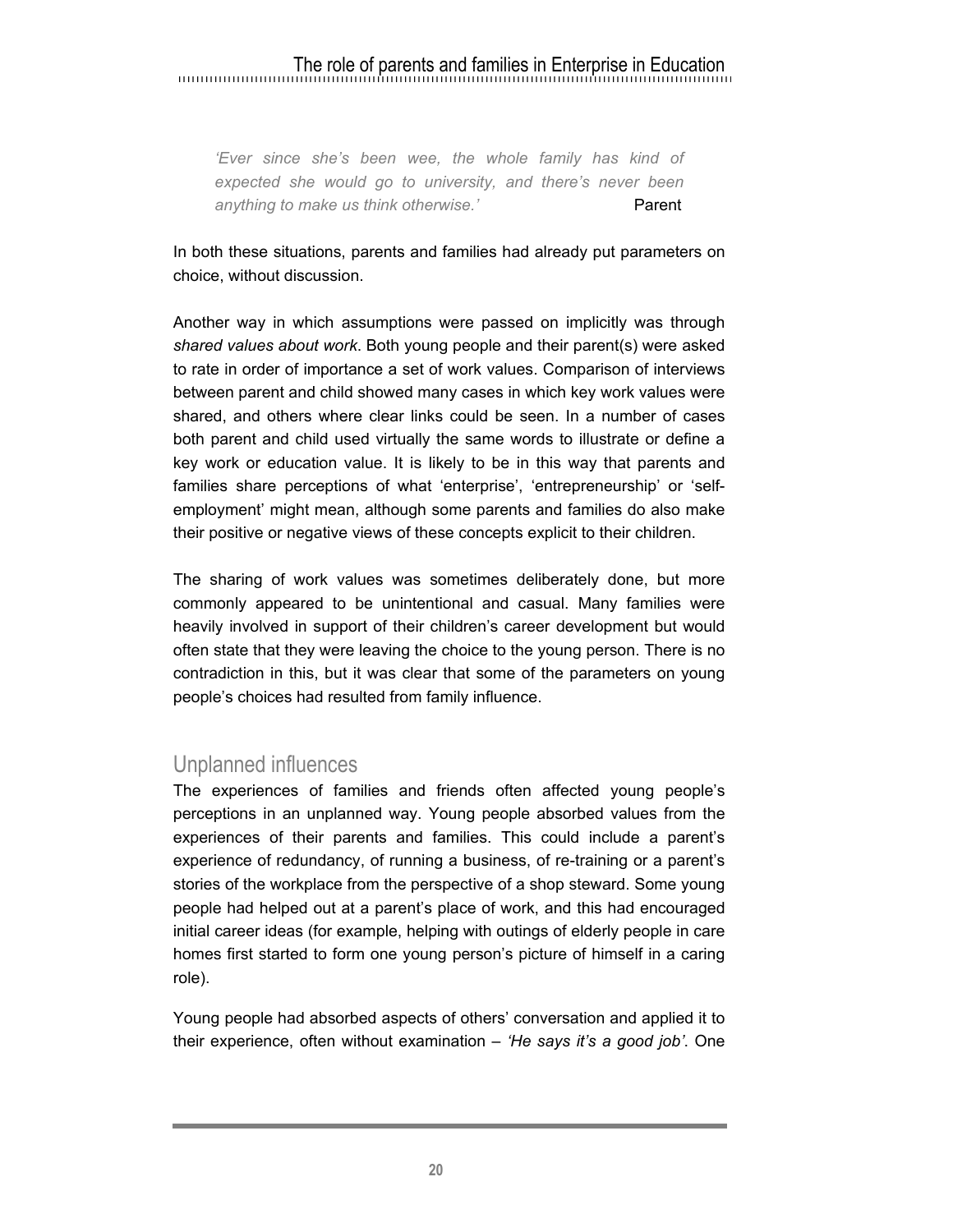young person had become interested in the navy because of a cousin's comments:

*'I was into the navy because it's like one of the emergency services so he said if nothing else works, fall back on the navy cos you can get into it'.* 

She also recounted a tale of another cousin with a different experience when explaining why she had not considered going to college or university:

*'My uncle was telling me that my big cousin that was at uni, it was awfy hard to keep him there cos of a the pressures he's been under fae course work and then fae the job he was still in.'* 

Another young person who subsequently dropped out of HE after two months of a business course had previously referred to a cousin's experience:

*'He was doing accounting at college, and he made me start thinking about it. But he's dropped out, didn't like it, too long a course.'* 

The most striking aspect of statements like these is that, when the researcher tried to open these out for discussion it became clear that they had been absorbed without examination into the young person's thinking, almost by what might be called a process of mental osmosis. And yet some of these statements were key drivers of young people's career-related decisionmaking and actions. Examples included the value of going to university and the dangers of running your own business:

*'Someone that works beside my mum, she had done a degree in art and couldn't get a job.'* Young person

*'There's all these people who have been to uni and are working in McDonalds.'* Parent

*'My uncle, he lost his business and his house and everything, I wouldn't like that.'* Young person

Other research (Semple, 1994) shows some parents over-estimating the level of youth unemployment by as much as five times, and even where this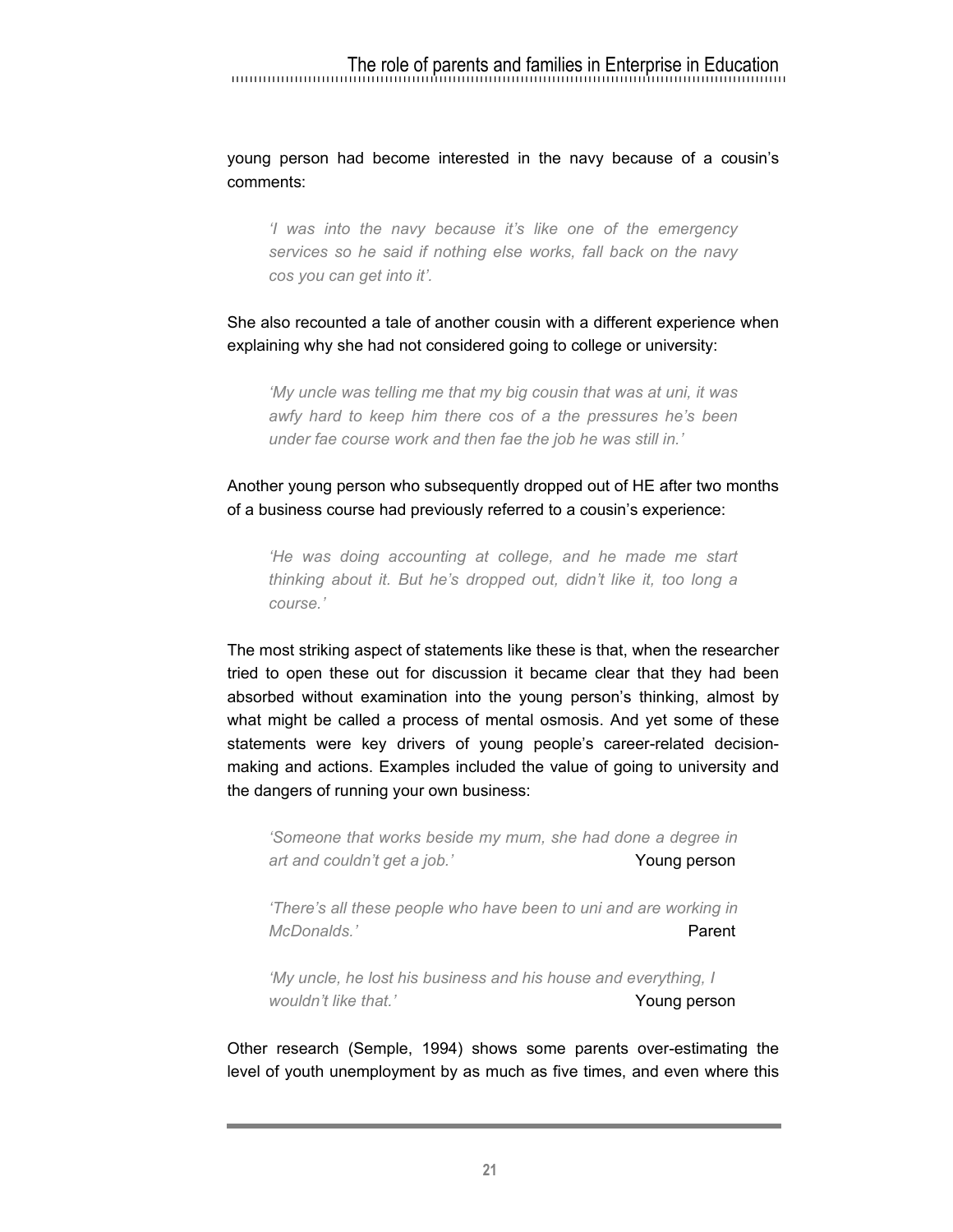## The role of parents and families in Enterprise in Education<br>manufacture in the contractor of the contractor of the contractor of the contractor of the contractor of the contractor of the contractor of the contractor of the

is not explicit, the threat of unemployment for young people can feel a major one:

*'Down this way I would imagine that the biggest majority [*of school leavers*] are all going to leave school in the summer and they are no going to get a job and I think it is really sad for young ones and if they leave school with no job they have got nothing to look forward to. And the longer you are without employment the harder it is to get in on that one.'* Parent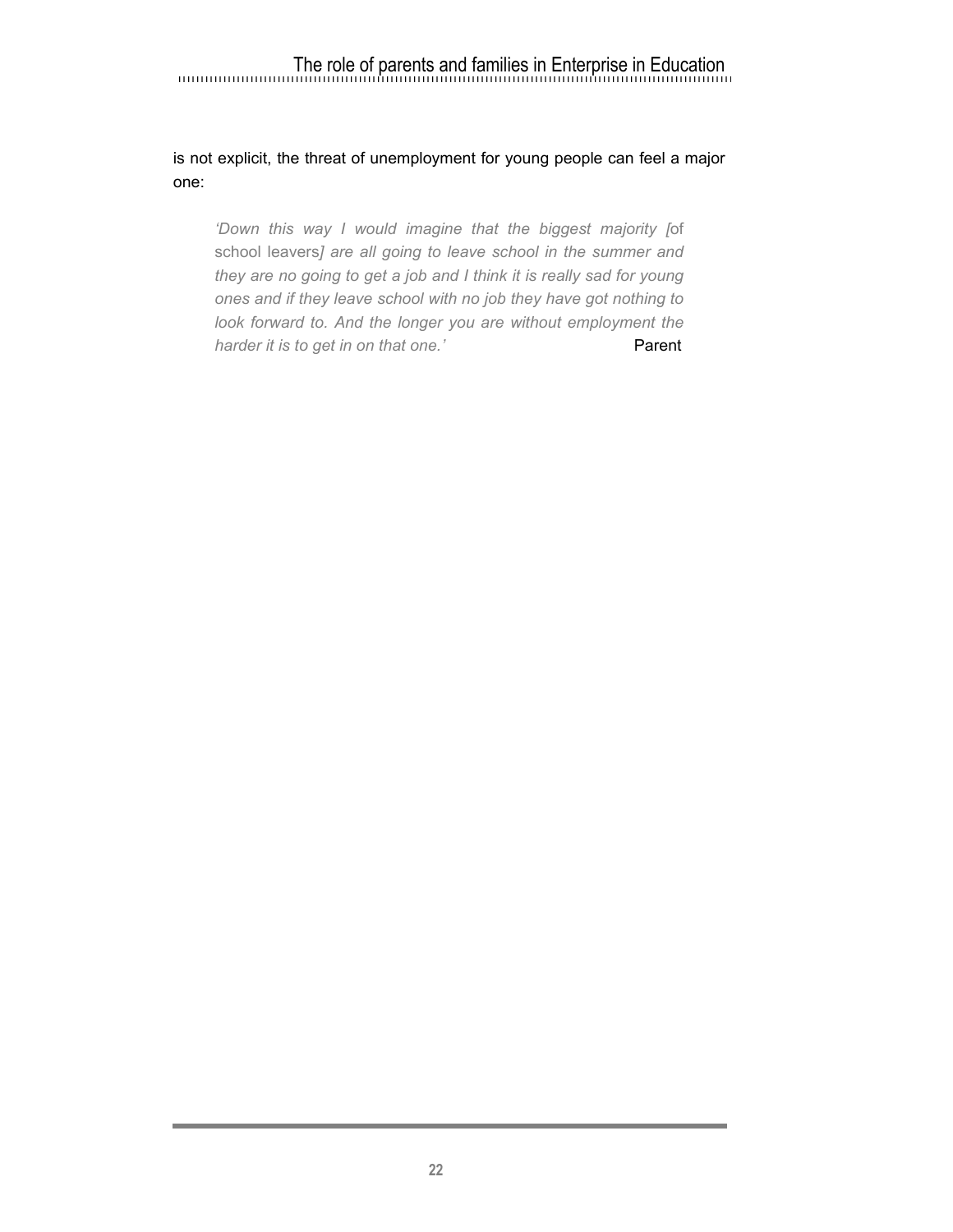## **T**he current level and nature of the involvement of parents and families in Enterprise in Education

We will look in turn at the different elements of *Enterprise in Education*.

## Enterprise education

It is probably true to say that enterprise education is more developed in primary and special education than in secondary schools, though there are targets for this to change. The Schools Enterprise Programme has encouraged and supported these developments through packs such as *'Enterprising Infants'* for use in early primary; *'Go For Enterprise'* for the later stages of primary, and more recently *'Up for Enterprise'* for S1/S2 pupils. S3 pupils have *'Get Into Enterprise'* and the Young Enterprise programme has in the past worked most often with groups of students in the upper secondary school.

The most obvious ways that parents and families are likely to be involved in enterprise education are the following:

- Providing resources and materials for enterprise activities or projects;
- Buying products, and suggesting contacts which might be used to market these more broadly;
- Attending celebration or competitive events at the end of activities.

However, it is clear that more work needs to be done to ensure that parents understand the benefits of enterprise activities, especially recognising the learning that such projects can deliver. They can be at best confused and at worst concerned or anxious about the use of school time in such a way. At the very least, therefore, parents need to understand the rationale so that they do not work against the aims of these activities. At present for many parents and families, their experience of enterprise is that children run a business and they are 'expected' to buy the product. The product then becomes the focus, rather than the 'bigger picture' – the process by which it came about and the experiences which children have had during this process. Parents and families can be active agents for supporting the development of enterprising skills and attitudes if they understand how to do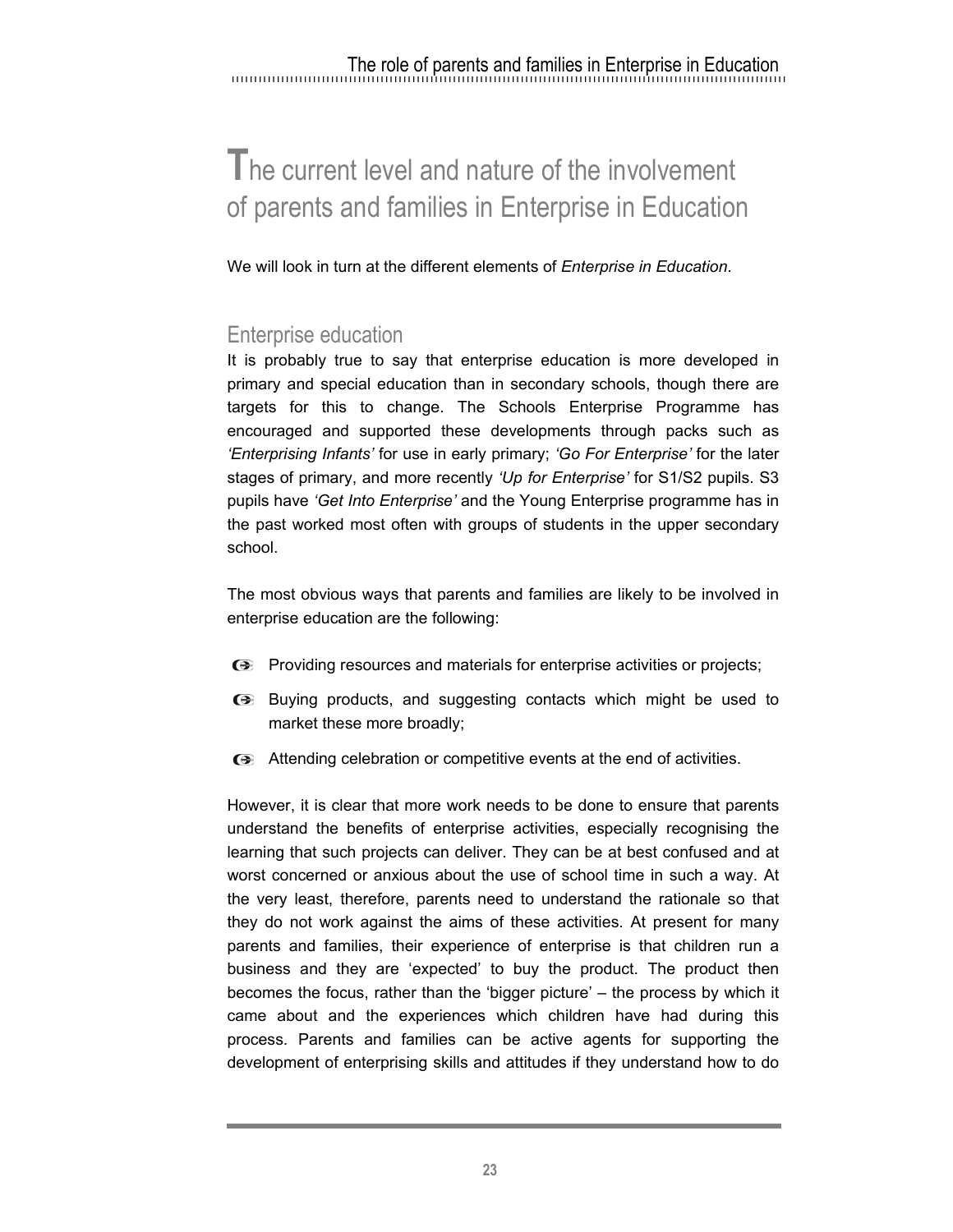this. Discussions with parents whose children have been involved in enterprise projects indicate that they can identify changes in skills, attitudes, learning and future intentions. Here are some examples:

*'I said to her, you seem a lot more confident since you started doing this – she was really quiet outside the house, but we noticed a real difference…. I didn't know whether to say to her or not.'* Parent

*He was getting really anxious, he was the quality control manager and at one point he thought he was going to have to sack one of his friends cos he wasn't doing it right, he said, Mum, I'm never going to be a manager again! But we calmed him down and said he was doing fine and we spoke to the teacher. It was quite a lot of pressure but he learned a lot from it, just hope it hasn't put him off!* Parent

Further work with parents would, in many cases, enable them to see further benefits of such activities.

Parents may also be involved through community links with the school: this may particularly be the case for parents who might be called social entrepreneurs.

### Career Education

Parents are likely to have little involvement in career education lessons, and are often only vaguely aware of their existence. This can happen even when details of career education provision (usually included in the Personal and Social Education timetable) are included in school handbooks. Some schools include elements of career education within workshops at parents' evenings at early stages in secondary school. However, they are more likely to be aware of careers *guidance* services or of events organised outwith the classroom such as careers conventions and fairs. While the new career education materials being prepared by Careers Scotland include several home-based career education activities, it is rare for these to be a feature of current programmes.

Given that many of the outcomes of career education are likely to be achieved through school based lessons and activities in careers libraries and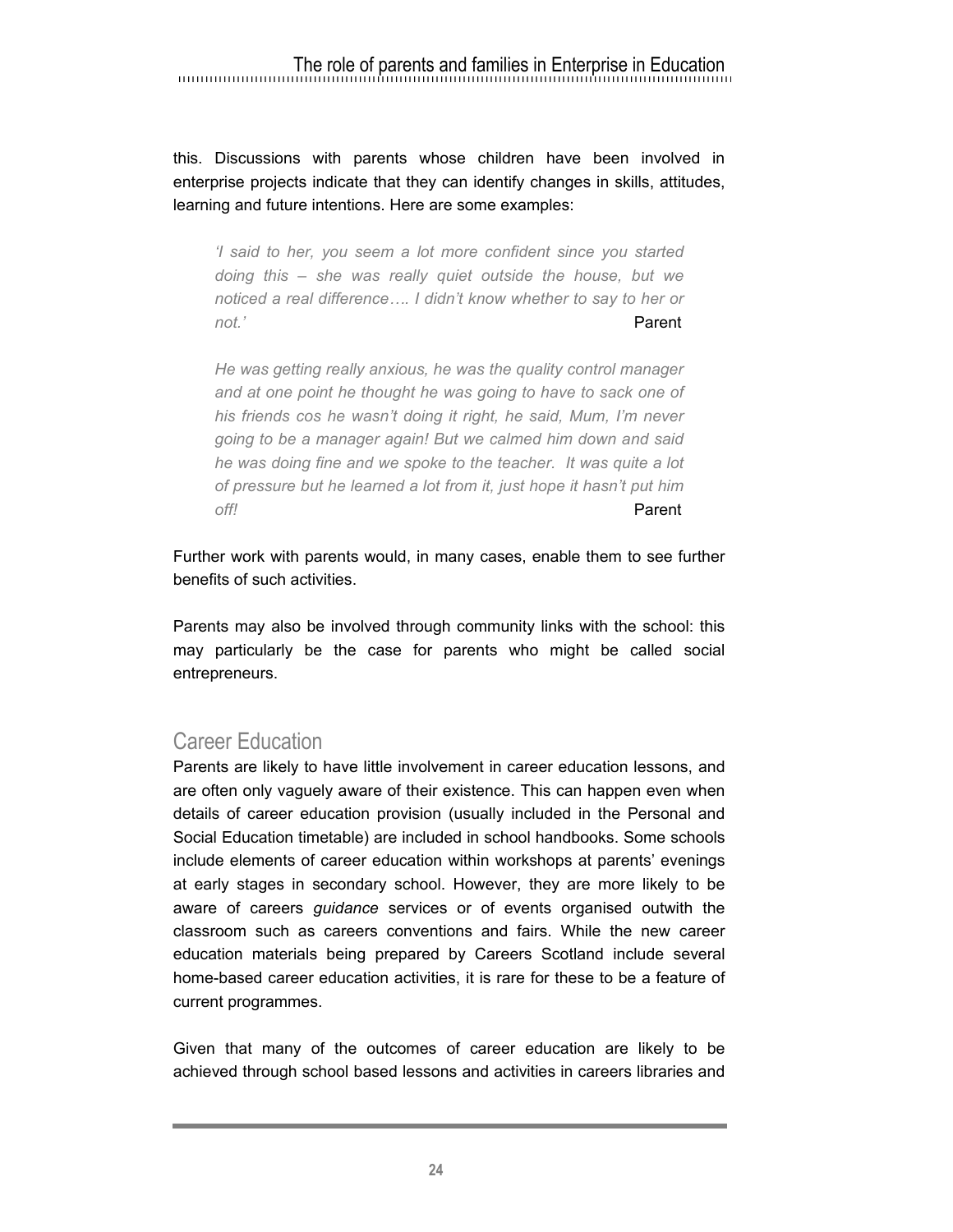resource base, career education is the element of Enterprise in Education that is least visible to parents.

## Education for Work (or Understanding Work)

Parents are often involved in giving approval for visits outwith the school environment from primary school through to secondary school and may therefore be aware of visits to workplaces. It is not clear, however, if they are aware of the Education for Work learning which is gained from such visits. In addition, regular visitors to schools talk about their work. This may or may not be communicated to parents. Many parents support *'Take Your Daughter (and Son) to Work'* days. But for most parents their teenager's week on work experience seems to be the key element of this aspect of provision. Many help their children to find a placement through their own contacts and can be involved in 'trial runs' for travelling to a new location and in discussing the experience with their children.

Parents are rarely aware of the extent to which business contexts and links are used within subject teaching, even in what might be termed the most vocational of subjects.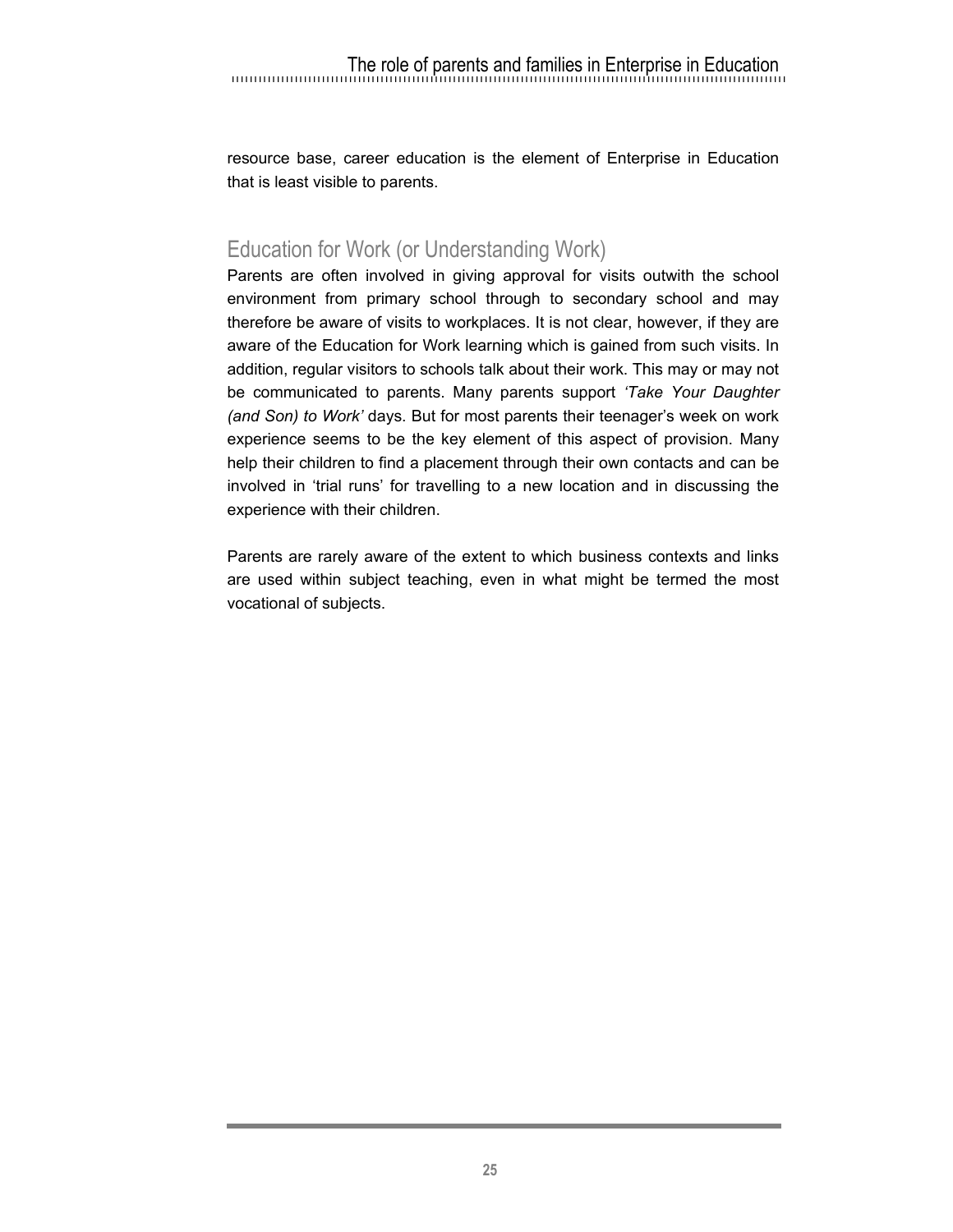## **S**trengths and weaknesses of parents and families with respect to enterprise in education

It is clear that some young people's informal networks of support are better equipped to help than others.

### Emotional, social, educational and financial 'capital' of parents and families

Some parents and families understand education, training and occupational systems better than others; some are more confident about intervening than others; and some families have their own internal difficulties such that they are limited in what they can do for their teenagers. Young people considering routes that are outwith the personal experience of the informal network (for example, going to university) benefit greatly from the formal support network (ie., the Enterprise in Education school provision and the guidance services of schools and Careers Scotland).

### Understanding and using the formal support network

Parents consider that a key role for schools is to help their children prepare for working life (Howieson and Semple, 1996), and they can experience considerable anxiety about their children's future after school. Most wish to be involved in helping their children, but often feel excluded or ill-informed about how to do this as individual parents or in conjunction with careers services and schools. Studies in Scotland, the UK generally and internationally confirm that the involvement of parents and families in the work preparation and career development done by schools and careers services is, with few exceptions, minimal, and less than parents would wish.

### Reactions against parental views

Many parents are initially surprised about the extent of their potential influence on their children, and parents of older adolescents may express scepticism about the extent to which they are listened to:

*'One word from me and he does the opposite!'* Parent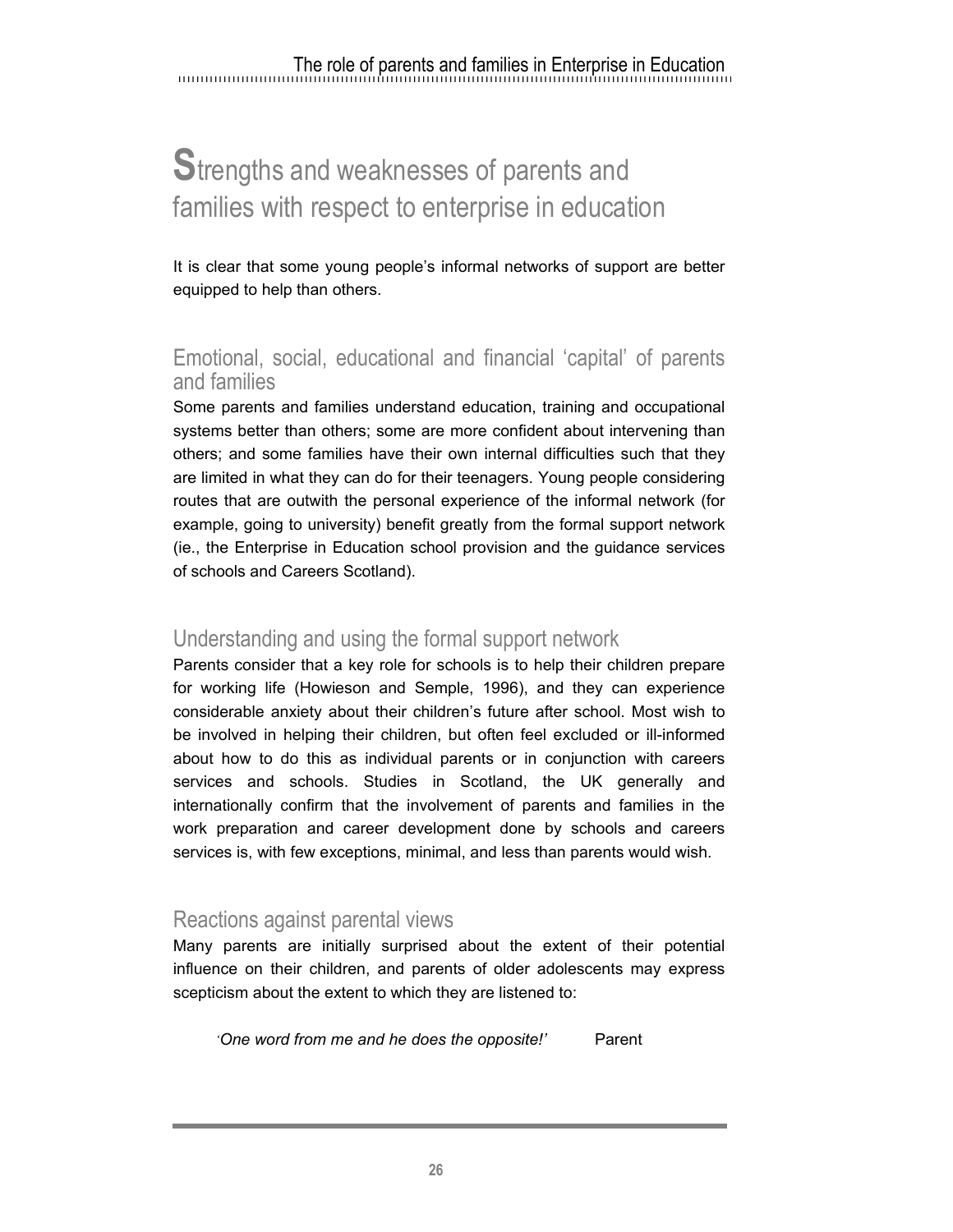#### *'You can't tell a 16 year old anything…*' Parent

However, American research suggests that, while short-term values (such as when to come home at night, who to have as friends, what to wear) are often close to the peer group, longer term values about the importance of education and the definition of a 'good' job are likely to remain closer to those of the parents.

#### But a parent's lifestyle may have a stronger unplanned effect than what they say:

*'They say, stick in at school and go to university and you'll get a good job! But that's what they did, and look at them, they're working all the time, stressed out, never enjoying themselves – no way!'* Young person

## Protecting children from perceived exploitation

Many parents are cautious and try to help their children weigh up what they are being told: in doing this they may deliberately or accidentally work against the agenda of those who seek to influence their children through them. Scottish research (Semple, 1994) found that parents could be suspicious of highly glossy materials produced for them or their children or what seemed like strong marketing of a particular option. One parent's views, gathered in the last year, illustrates this:

*'You wonder what's at the back of all this… where's the money coming from, and whose interest is all this in, that's what I wonder? Y'see, I know that there's no manufacturing industry in this area, so why are they punting it like this? It's no in my lad's interest, that's for sure!' Parent*

## Young people without parental support

It seems that parents can be of the greatest importance in supporting their children as they learn about work, career and enterprise. What are we to say, then, about those young people who have limited parental and family support?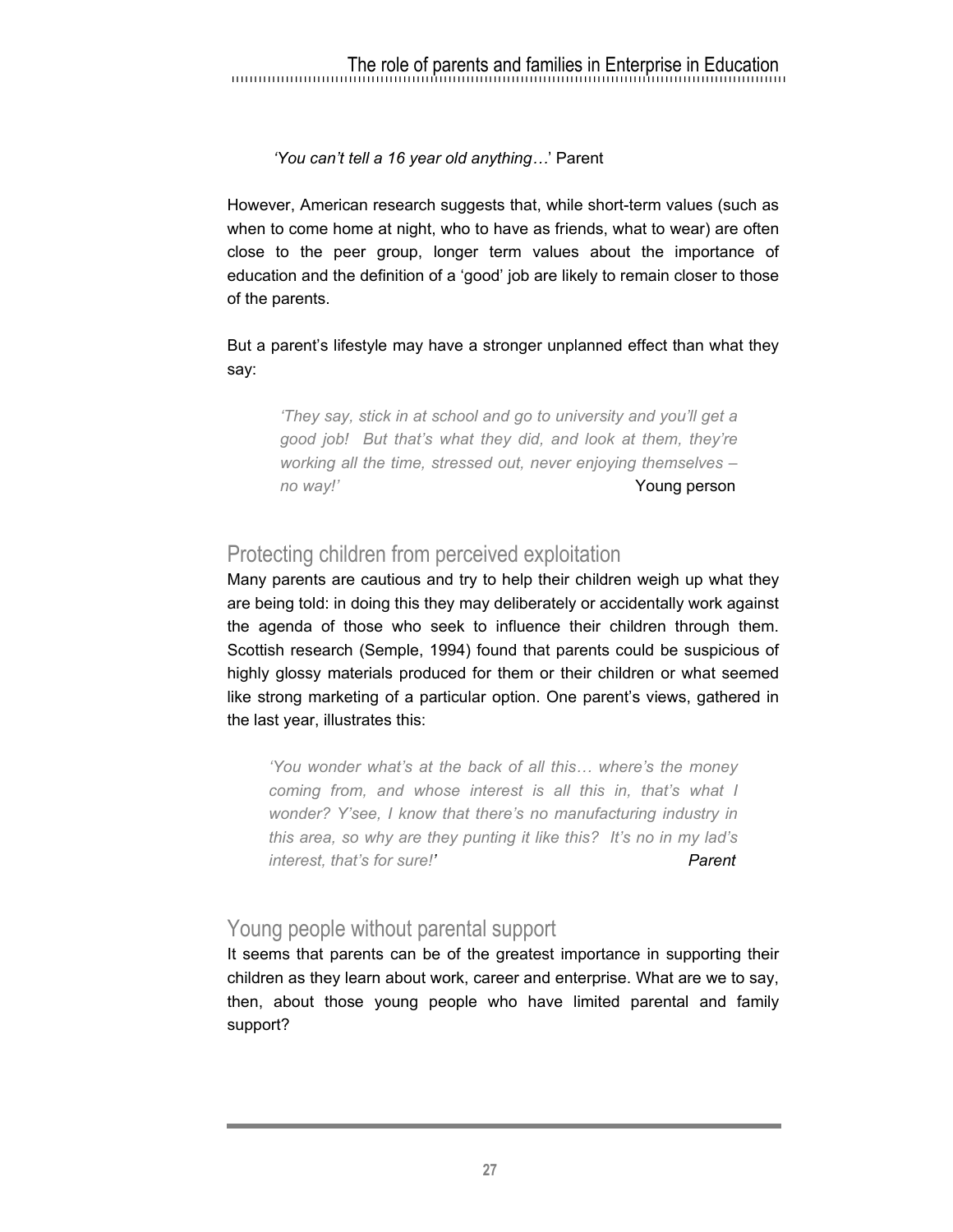## The role of parents and families in Enterprise in Education<br>municipality in the magnetic international contract in the magnetic international contract in the magnetic international contract in the magnetic international co

The strength of the informal support network was a key factor for young people in transition from school (Howieson et al, 2002). While a strong network was not a guarantee of a successful transition, a weak one was a good predictor of difficulties. A weak network was not necessarily one where there were no parents or family present: the issue seemed to be how effectively those in the network acted as a support. The challenge is to empower those in the network. As we shall see in the next section, a key element of activating appropriate parental involvement was to ensure they understood the importance of intervening and were aware of strategies and services which could be used. For those who lack parental or other adult support, early intervention strategies can ensure that extra support (for example through a mentor or key worker, or through pastoral care and guidance support in school) can be provided to those with weaker networks.

There is no question that some parents and families present considerable challenges to those who seek to involve them in Enterprise in Education, and some young people are seriously disadvantaged by their lack of good support. But the majority of young people remain close to parents and families and rely heavily on them. There is a danger that the difficulties experienced by a minority of young people and their families can dominate planning, particularly within the political context of social inclusion. These difficulties should not be an excuse for failing to engage the vast majority of parents and families in the aims and objectives of Enterprise in Education.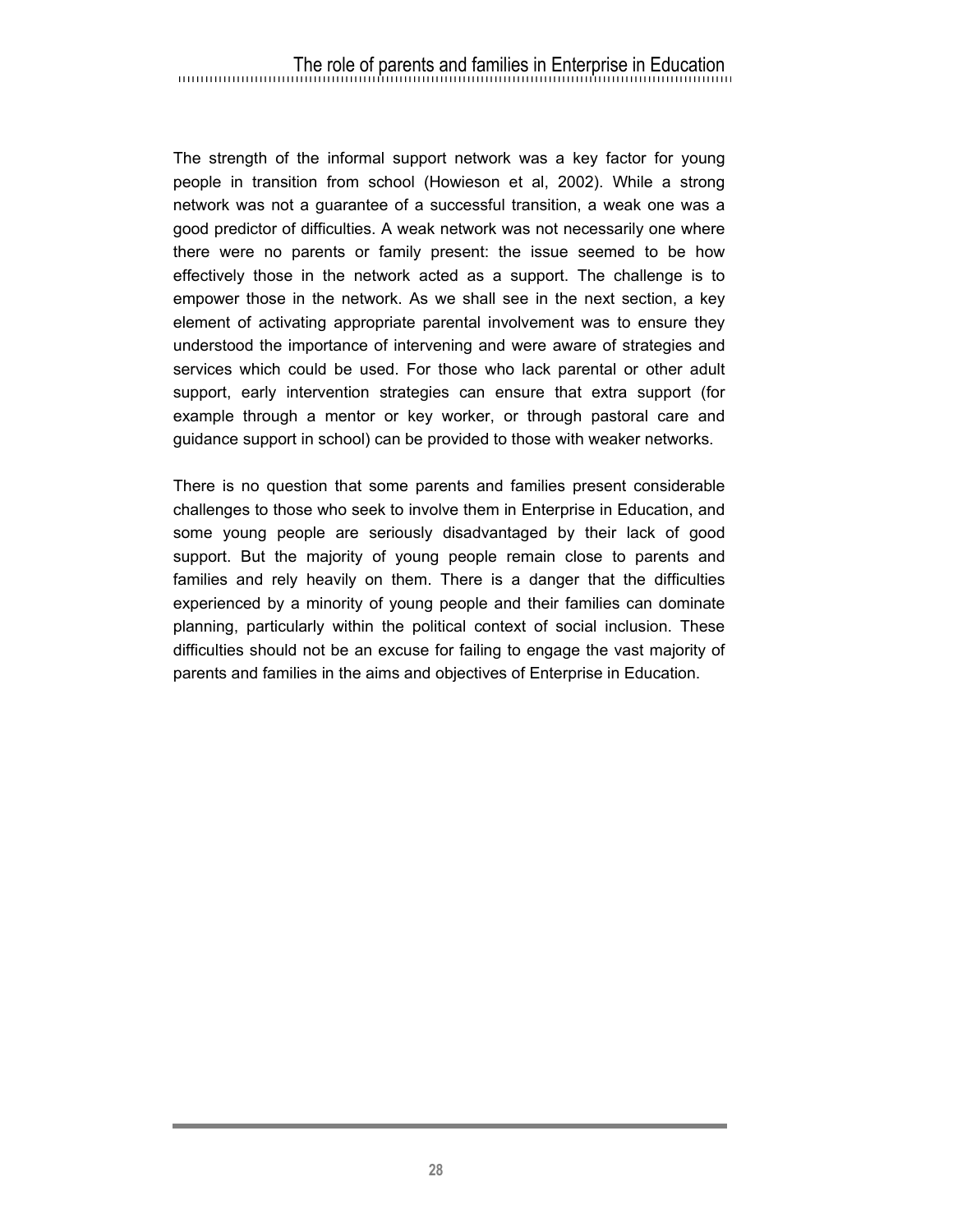## **P**rinciples and strategies for involving parents and families in Enterprise in Education

There is considerable evidence from both research and practice of the principles that need to underpin strategies to involve parents and families in Enterprise in Education, and we list them briefly here.

### Parents need to understand their own role and value in the process

A number of pieces of research, across a range of disciplines, suggest that there are two elements which identify parents most likely to take part in what might loosely be described as 'interventions intended to involve, inform or educate parents'. These interventions include: events at school; leaflets and newsletters sent out to the home; taking part in shared learning with their child; supporting school tasks such as homework, enterprise activities etc. For parents to play a proactive part in these they need two things:

- ⊕ Firstly, they need to understand why it is important to their children that they are involved and to be fully aware of the benefits of such involvement. They need specific examples and evidence of this. In the context of Enterprise in Education, they need to realise that many of their children's ideas and aspirations may initially be formed by the experiences and values of their family; and that parental involvement is key to a successful start into working life. This might be done through a range of strategies, for example a school leaflet or section on a website on 'Why your involvement in Enterprise in Education is important to your child; this needs to be done on a year-by-year basis.
- Secondly, they need to accept that they can improve their ⊕ understanding and skills in supporting their children. Interpreting this for Enterprise in Education, simple strategies and 'parent prompts' to help parents talk with their children about Enterprise in Education activities might be designed. If this starts from early years education, parents' confidence and skills can be developed and their key role emphasised and built on.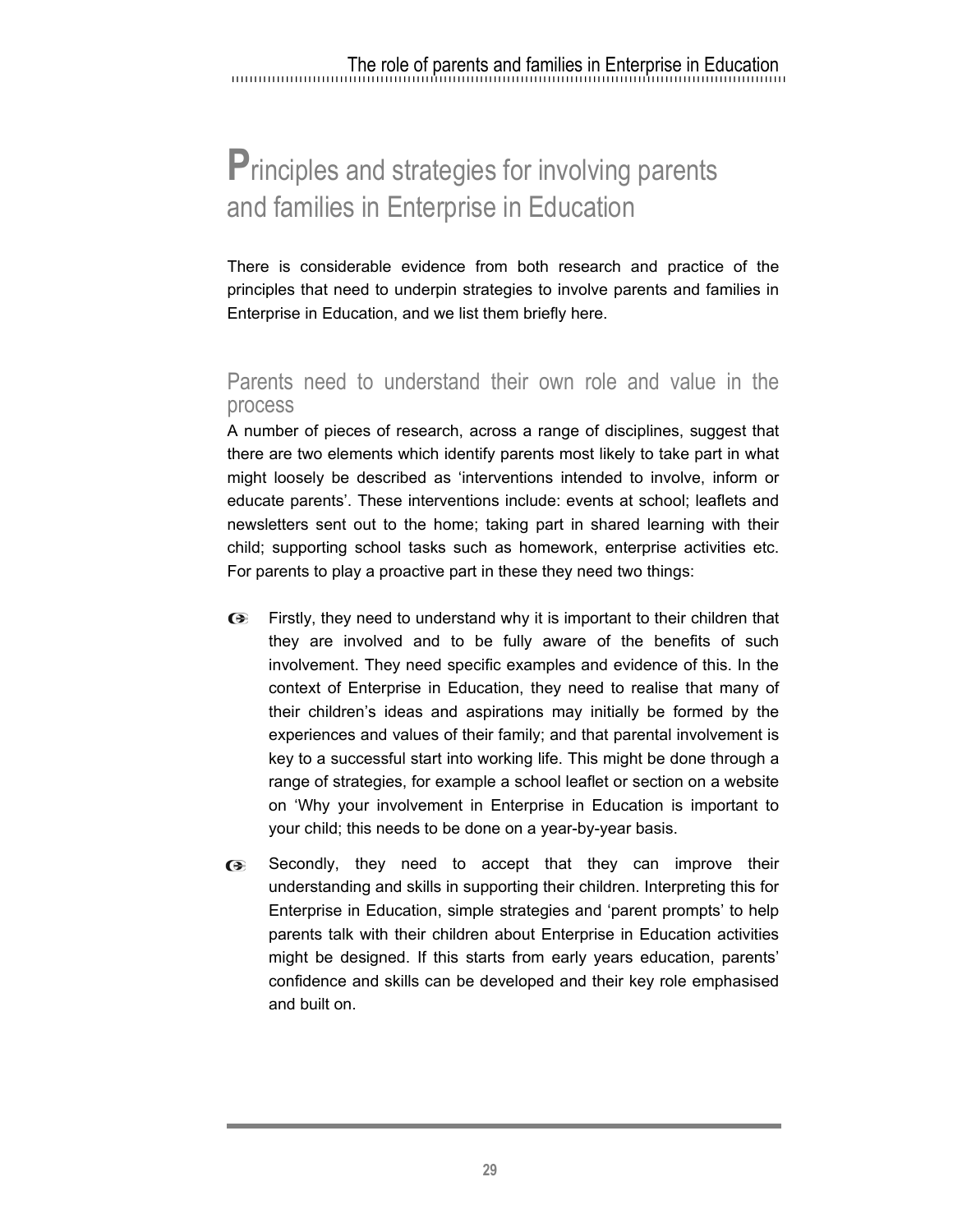### Awareness of support from school and Careers Scotland

Parents can feel overwhelmed by the rapid changes in the labour market and education, and this may result in anxiety about their children's future. Here is an example from one parent:

*'On the one hand, I'd want her to do everything she can with her life… but I don't understand all these things she's thinking about, and I'd hate it to go wrong for her… so sometimes I'm just saying to her 'don't take any risks, play it safe' and that's no right, I know that'* Parent

Several studies suggest that parents can be greatly reassured by understanding what the school's actual provision is. This needs to be very specific, so that parents can see the content and timing of the Enterprise in Education inputs in the current year intended to develop enterprising attitudes, skills, and understanding. It should be remembered here that there is a full range of activities which might be classified as Enterprise in Education, ranging from specific projects to ongoing activities within the school and the community and this may also need to be explained to parents. This applies also to the careers guidance services of Careers Scotland which will support the personal career planning of their child.

It is important to emphasise a key element of this: the information has to be localised or parents are unlikely to make effective use of it. Parents need to be informed about the provision of their child's school and their child's Careers Scotland centre: it is not sufficient to give examples of what a 'typical' school has on offer. If we are to ensure that there is an inclusive approach to Enterprise in Education, then all relevant factors must be considered. This presents logistical and resource challenges.

### Unbiased sources

Materials intended to inform and educate parents need to come from an unbiased and valued source, and the intention behind the contact needs to be made transparent to parents. Most parents are likely to trust schools and careers services but to be suspicious of 'government' documents unless distributed through a trusted source. A key element for being accepted as unbiased is that the information or organisation is not just 'pushing' one opportunity or idea but is adding to a range of possibilities for their children. While it is clear that careers advisers are trusted to be unbiased by young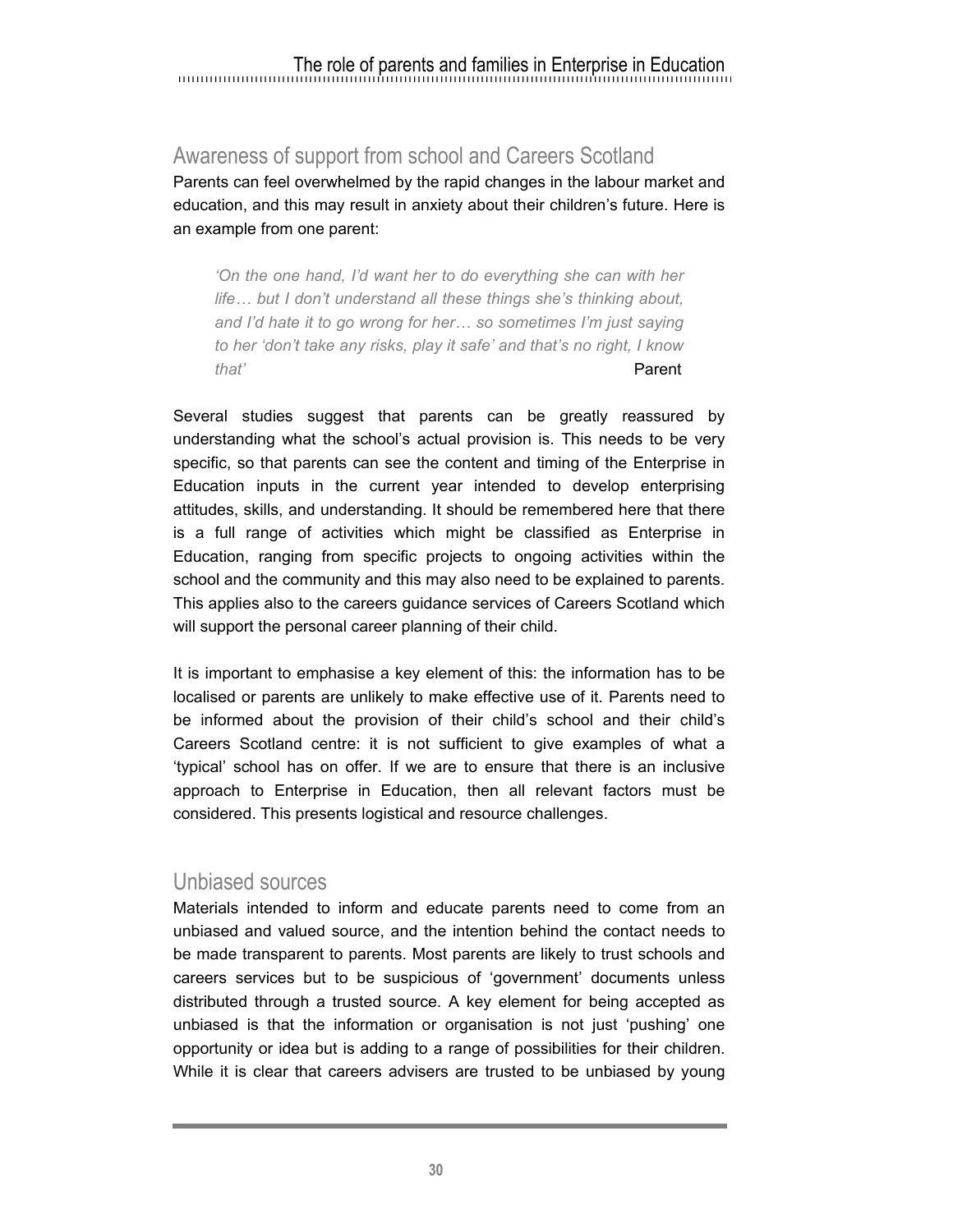people (Howieson and Semple, 2001) care has to be taken with Careers Scotland's developing role to ensure this perception is maintained. By this we mean that initiatives to raise awareness of areas high on the political agenda (such as manufacturing industry, tourism, health service occupations etc) need to be presented within the context of a range of opportunities.

## Home-based learning for parents and families

This seems to be the most difficult recommendation to apply in practice by those who seek to inform and educate parents. The most obvious answer to parental involvement appears to be to find ways of 'getting them in' to the school

*"For some, the debate revolves round 'getting people in' to the institution, and while this is clearly one aspect of involvement, the need to consider the concept more globally is clear. Attitudes, expectations and approaches need to be examined if a level of involvement that both informs and enriches practice is to be established."* 

#### Jowett and Baginsky, 1991

However, one Scottish study of parental career education provision (Semple, 1992; Semple, 1993) found that parents of S3 pupils chose home-based learning (reading leaflets or working on distance learning materials (Semple, 1993; Semple, 1994) with their children) over attendance at school-based events. This was so marked that in none of the six secondary schools involved were there sufficient parents volunteering for the school-based events for them to be viable. Parents' were reluctant to come to the schoolbased events for a range of reasons. These included: lack of confidence; discouragement from their children; and family or shift work commitments.

Some of this reluctance may be more apparent in the secondary school, particularly in the later stages, but there are nonetheless some important messages that apply across the whole school experience. Firstly, it is important to have a method of engaging with parents in settings that are nonthreatening to them. Secondly, home-based learning is flexible and allows parents control over their learning. A final point is that, once informed and aware of their role, parents may become more confident and able to engage effectively with school Enterprise in Education events. This was certainly the case in the Scottish study mentioned above: following involvement in home-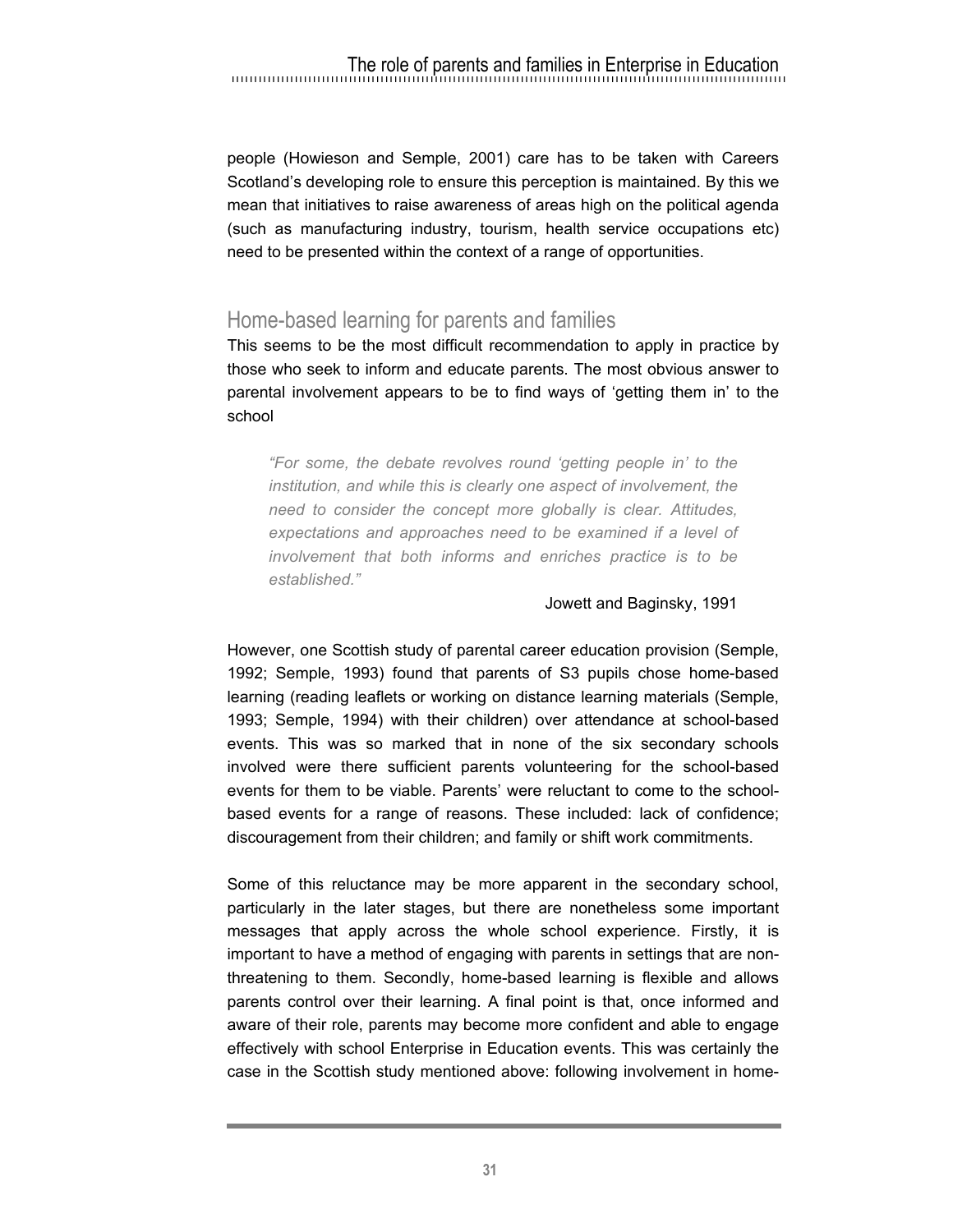based learning, parents turned up in unprecedented large numbers at a subsequent career event in the locality.

### Parents as learners and users of careers guidance

Parents can be engaged with the objectives of Enterprise in Education through their own experience as learners and career planners, and vice versa. Parents who took part in home-based learning were more likely to think about accessing learning opportunities in their own right, and to be stimulated to think about their own career development and lifelong learning as a result. There is also a potential effect in the other direction: parents who access adult provision based in their child's school (perhaps as part of New Community Schools) can be helped to become better informed about the provision of Enterprise in Education for their child as a result. The new allage guidance role of Careers Scotland has immense potential to encourage work at all levels with parents and families: career development (in its broadest sense) for family groups and individual family members (for example older brothers and sisters, redundant aunts and uncles etc) may be a powerful tool in encouraging understanding and engagement with the aims and provision of Enterprise in Education for the children of the family.

And lastly, parents and family members are also employers, trainers, teachers/lecturers, employees and trainees and this perspective can be used to increase their understanding of Enterprise in Education and make them more effective supporters of their children's development of enterprising skills and attitudes and of effective career planning. There is a need for innovative parent and family-focused approaches to workforce development and to the increased involvement of the business community in Enterprise in Education likely to result from the implementation of Determined to Succeed.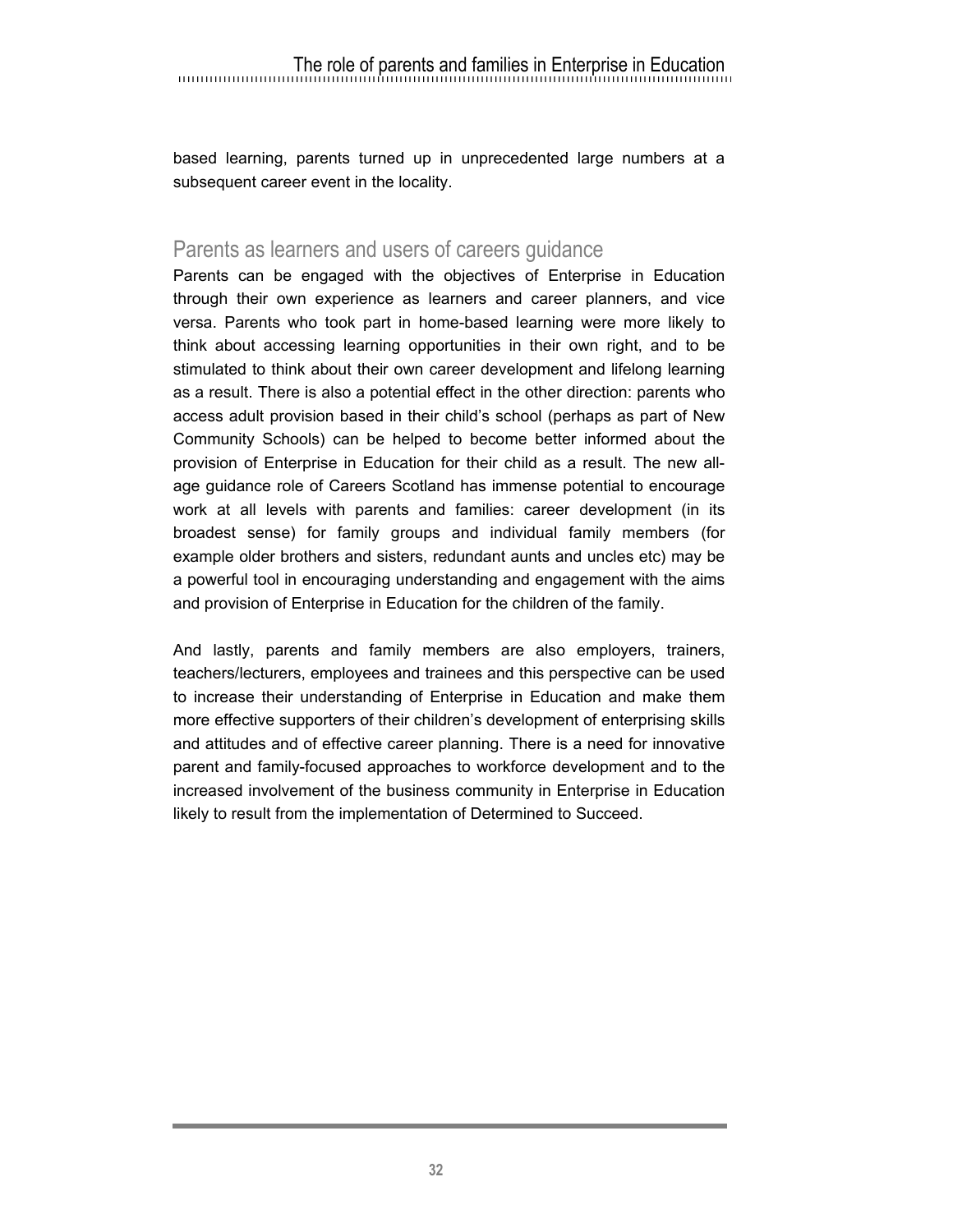## **C**onclusions and questions

We have spent some time in this discussion paper reviewing what is known about the nature and extent of the impact of parents and families on young people's understanding of the world of work, on their career development and on the development of enterprising attitudes, skills and behaviours. While there is clearly more work to be done on the last of these three, the key principles that need to underlie effective involvement of parents can be applied across the whole of the Enterprise in Education agenda.

*The first question is: Do policy makers and practitioners really wish to take seriously the involvement of parents and families in Enterprise in Education? Or is Recommendation 3 of Determined to Succeed more aspirational than real?*

If the answer to the first part of this question is 'yes' we must consider how radical the approach needs to be, and this will depend on how we see the role of parents and families. On the one hand the aim might be to make parents and families a 'clear channel' for the messages of Determined to Succeed to be passed on. This tries to ensure that parents and families are sufficiently well informed so that they do not work against the aims of the initiative. A more radical approach is to recognise the major influence of parents and families and to see them as active agents of some of the desired changes. This might also be beneficial in the partnership between schools and parents.

*The second question is: How proactive do we expect parents and families*  to be in developing the enterprising skills, attitudes and behaviours that lie at *the heart of Enterprise in Education?* 

If a more radical approach is taken, then this is likely to require the application of the principles underlying effective strategies with parents and families as noted above, namely:

- Locally and individually focused approaches
- Home-based and flexible parent and family programmes/learning strategies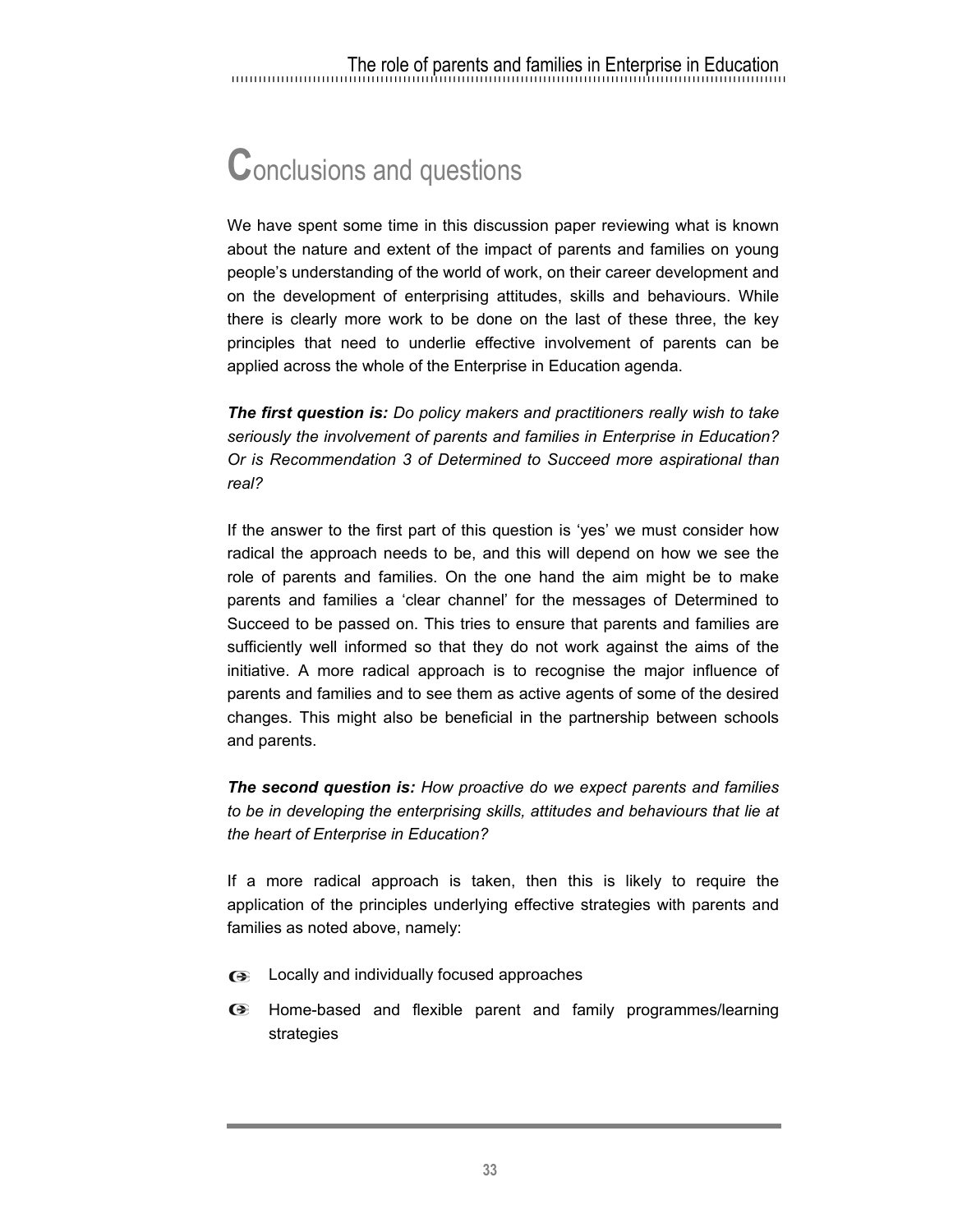- $\bullet$ Unbiased materials from an accredited source
- Clear explanation of parent and family role and value in Enterprise in **Education**
- Practical strategies for each stage of schooling ⊕

#### *The third question is: How is this to be resourced?*

Some work needs to be done at a Scottish level, some at authority level and some at school level. Does the current method of allocating funding recognise the need for all three levels?

Lastly, we must review the extent of the influence of parents and families and ask our final question.

*The fourth question is: Given that parents and families are so influential on the development of attitudes, values, expectations and aspirations (including those relating to education, enterprise and work) does Determined to Succeed have any chance of succeeding in its objectives without securing their central involvement in Enterprise in Education?*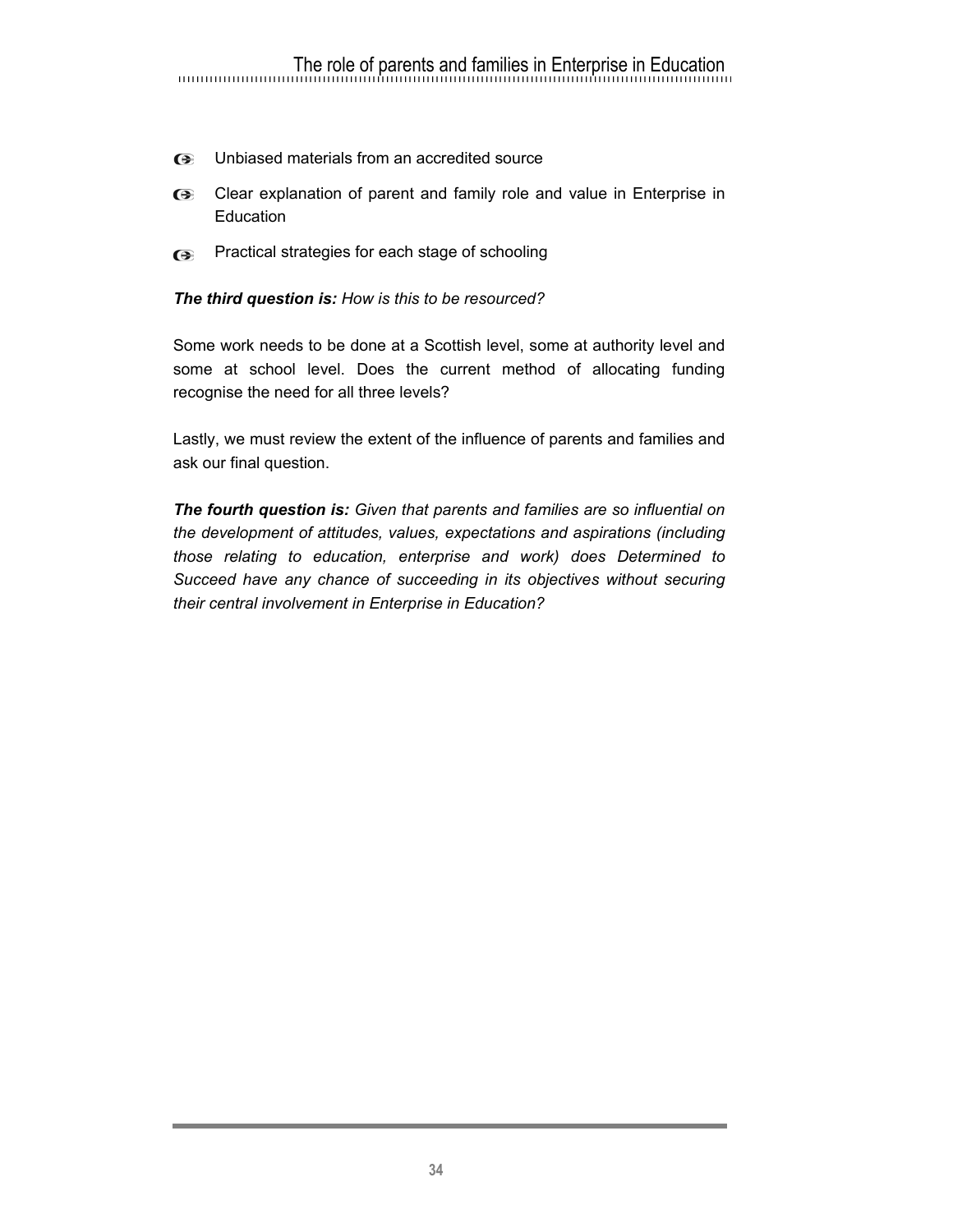## **Key references:**

Ball, S.J. and Vincent, C. (1998) *'I heard it on the grapevine': 'Hot' Knowledge and School Choice.* British Journal of Sociology of Education.

DeRidder, L. (1990). *The Impact of Parents and Parenting on Career Development*. Knoxville, TN: Comprehensive school development project. (ED 325 769).]

Foskett, N.H. and Helmsley-Brown, J. (2001) *Choosing Futures: Young People's Decision making in Education, Training and Careers Markets*. London: Routledge Falmer.

Foskett, N.H. and Hesketh, A.J. (1996*) Student Decisionmaking and the Post-16 Market Place.* Southampton: Centre for Research in Education Marketing.

Hodkinson, P., Sparkes, A.C. and Hodkinson, H. (1996) *Triumphs and Tears: Young People, Markets and the Transition from School to Work.* London: David Fulton

Howieson, C., Croxford, L. and Semple, S. (1993) *Choices in a Changing World*. Report to Scottish Enterprise. Edinburgh: Centre for Educational Sociology, University of Edinburgh.

Howieson, C. and Semple, S. (1996) *Guidance in Secondary Schools*. Edinburgh: Centre for Educational Sociology, University of Edinburgh.

Howieson, C. and Semple, S. (2001) *Effectiveness of Careers Services*. Edinburgh: Centre for Educational Sociology, University of Edinburgh.

Howieson, C., Paris, M. and Semple, S. (2001) *A Longitudinal Study of Young People in Ayrshire*. Edinburgh: Centre for Educational Sociology, University of Edinburgh

Howieson, C., Paris, M. and Semple, S. (2002) *Young People's Transitions: Careers Support from Family and Friends*. Edinburgh: Centre for Educational Sociology, University of Edinburgh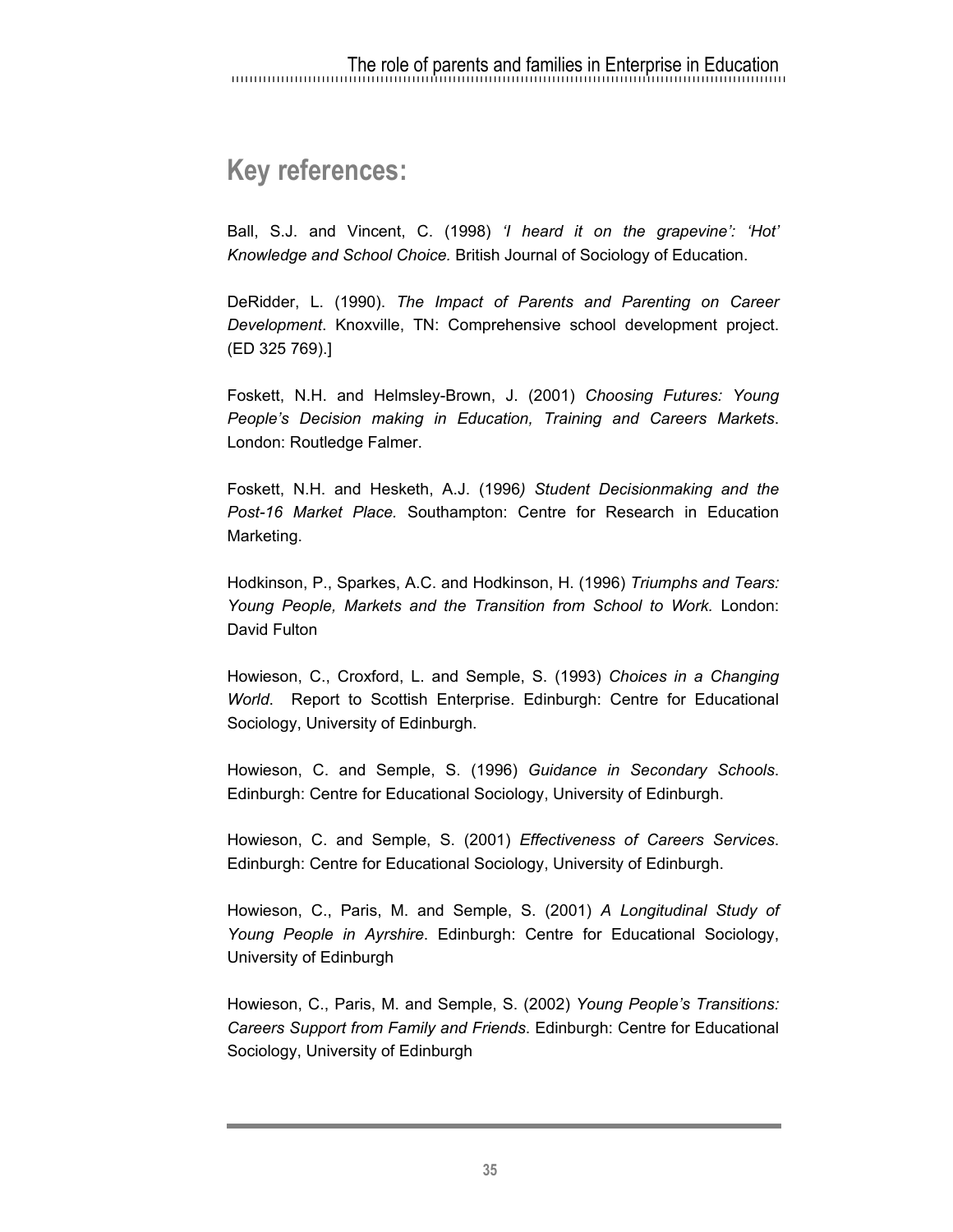Ianelli (2002), *Parental Education and Young People's Educational and Labour Market Outcomes: a Comparison Across Europe*. Arbeitspapiere – Mannheimer Zentrum Fur Europaische Sozialforschung, Mannheim: ISSN 1437-8574.

Jowett, S and Baginsky, M (1991) *Parents and education-issues, options and strategies.* Educational research, vol. 33 number 3, winter 1991.

Lynn, P., Nicolaas, G. and Pitson, L. (2000) *Scotland's Young People in 1999: Findings from the Scottish School Leavers Survey*. Edinburgh: Scottish Executive Education Department and Enterprise and Lifelong Learning Department.

Macrae, S, (1997) *Parents: Active Participants or Puzzled Bystanders in the Choice of Post-16 Education and Training?* London: King's College, London.

Meadows, P. (2001) *Young Men on the Margins of Work*, Joseph Rowntree Foundation, London: YPS.

Middleton, E.B. & Loughead, T.A. (1993)*. Parental influence on career development: an integrative framework for adolescent career counselling.*  Journal of Career Development 19 (3), 161-173.

Morrow, M.R. (1995). *The influence of dysfunctional family behaviors on adolescent career exploration.* School Counsellor 42 (4), 311-16.

Osguthorpe, R. (1978). *The career conversations: training parents to help their children make career decisions*. North Greece, NY: Greece Central School District (ED 159 534)

Palmer, S. & Cochran, L. (1988). *Parents as agents of career development.* Journal of Counselling Psychology, 35 (1), 71-76.

Penick, N. and Jepsen, D. (1992) *Family Functioning and Adolescent Career Development,* Career Development Quarterly, March, 40, no 4, 208-222.

Scottish Executive. (2003) *Determined to Succeed. Enterprise in Education. Scottish Executive Response.* Edinburgh: The Stationery Office.